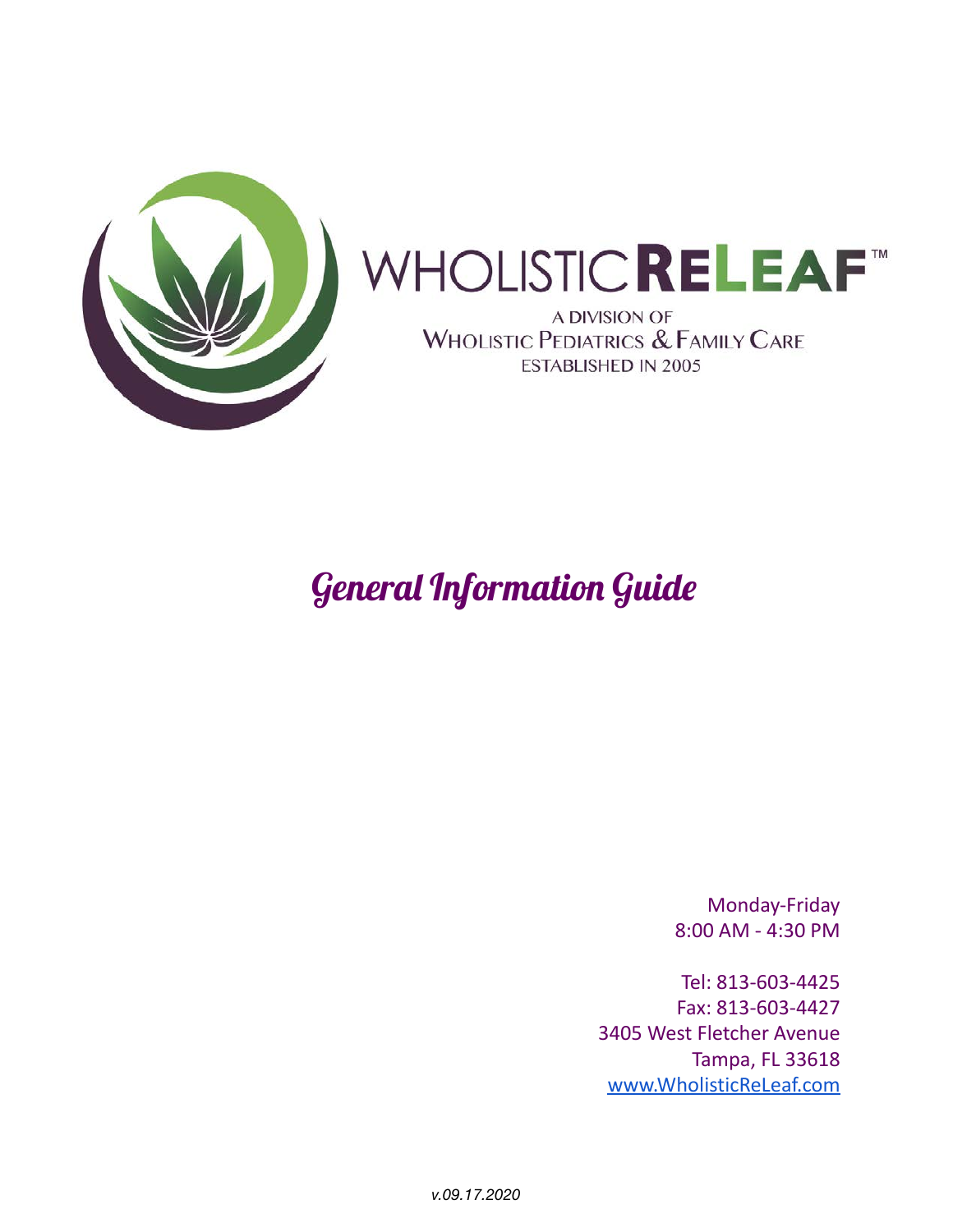

# Table of Contents

| A Different Kind of Medical Cannabis Doctor | pg. 3  |
|---------------------------------------------|--------|
| <b>Eligibility for Medical Cannabis</b>     | pg. 4  |
| <b>How to Get Started</b>                   | pg. 9  |
| <b>Treatments</b>                           | pg. 13 |
| <b>Fee Structure</b>                        | pg. 15 |
| <b>Frequently Asked Questions</b>           | pg. 16 |
| <b>Helpful Resources</b>                    | pg. 21 |
| <b>Our Providers</b>                        | pg, 23 |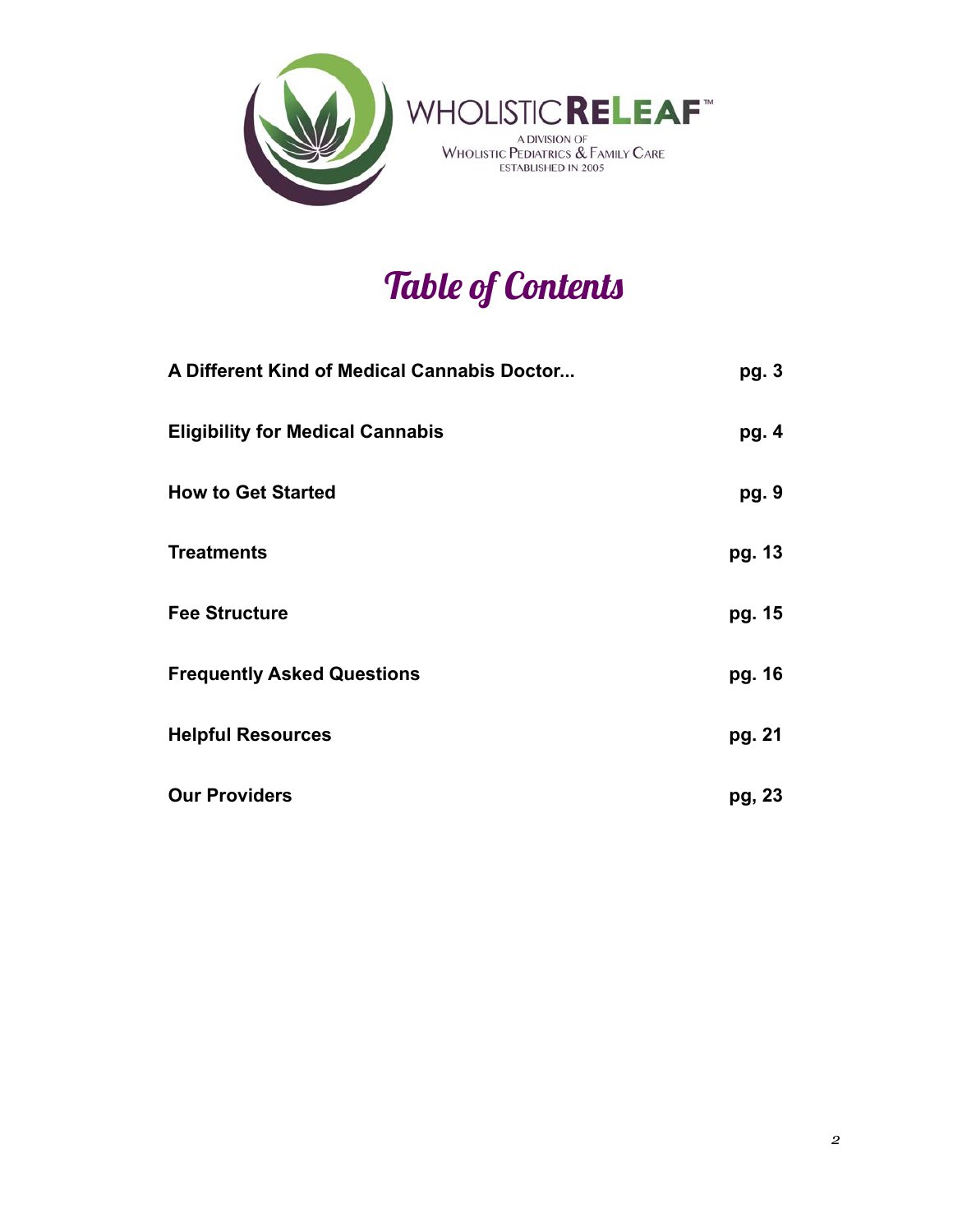



# A Different Kind of Medical Cannabis Provider...

When searching for a medical cannabis provider, it is critical to consider not only the cost involved, but also experience. Dr. David Berger, the founder and medical director of Wholistic ReLeaf, is a pioneer in wholistic pediatric health and adult wellness, and specializes in treating chronic conditions with natural treatments, including medical cannabis.

In addition to helping get medical cannabis legalized in the State of Florida, Dr. David is considered the State's most experienced medical cannabis doctor who treats both pediatric and adult patients. Dr. David has extensive, practical experience with cannabis dosing and provides consultations and treatments tailored to each patient's individual needs. This is incredibly important, especially when utilizing medical cannabis to treat children.

All Wholistic ReLeaf providers and staff are committed to providing patients the best possible care, while also maintaining strict compliance with the ever-shifting legal landscape of medical cannabis. We will continue to update our policies as the State of Florida's medical cannabis laws evolve.

Our goal at Wholistic ReLeaf, is to empower families and patients to choose the best treatment approach for the patient's medical condition. We are devoted solely to the evaluation and certification of qualified patients, who meet The State of Florida's legal requirements for receiving medical cannabis. The State of Florida strictly regulates low-THC (CBD) and THC-containing medical cannabis. Beginning the process of medical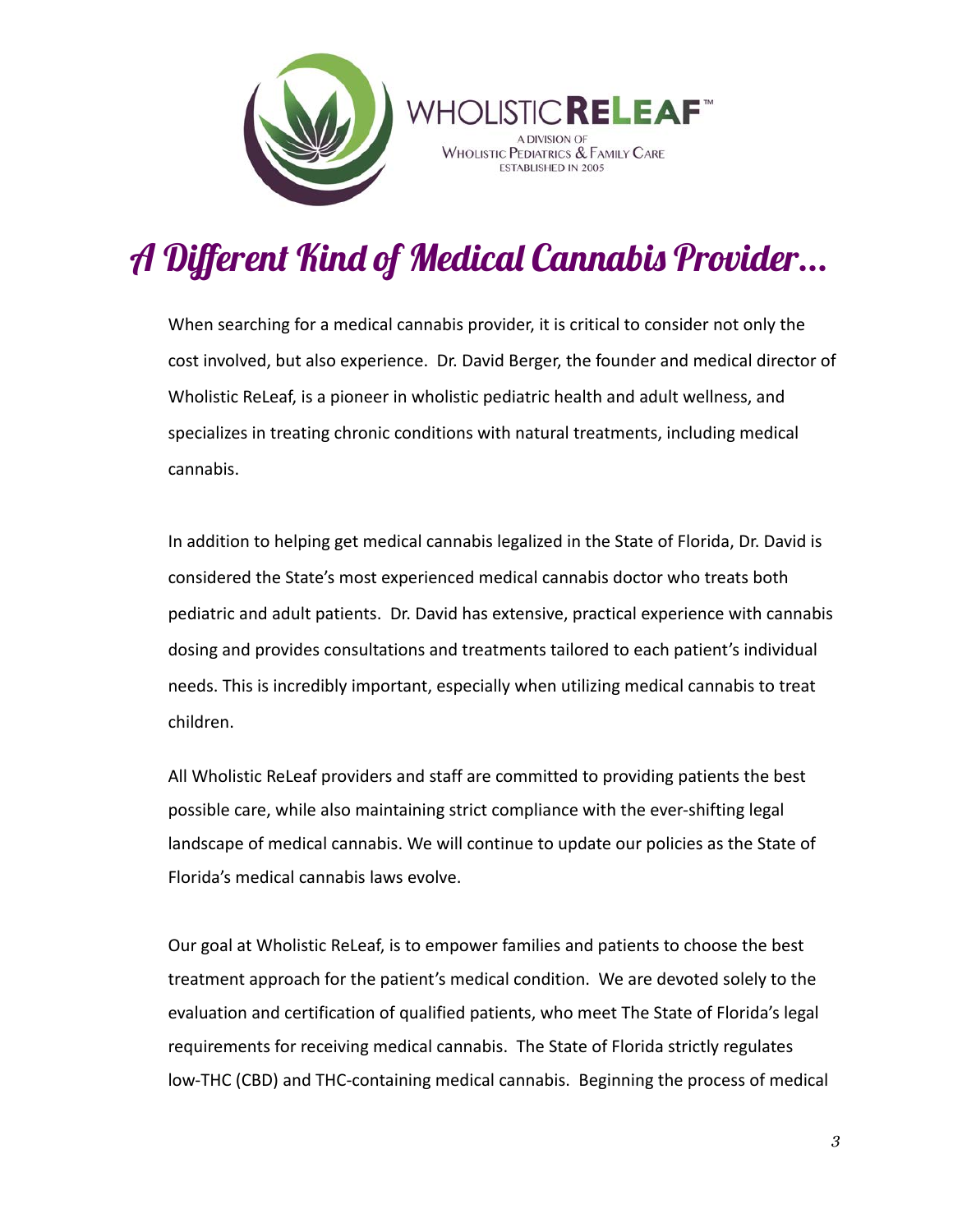

cannabis certification can be a bit overwhelming, so we have compiled all the details to make it as easy as possible.

# Eligibility for Medical Cannabis

# **Requirements for Medical Cannabis Certification**

The following requirements must be satisfied to be eligible for certification in the State of Florida:

(1) **Residency**

● Must have proof of Florida residency

- or -

● Be a "snowbird" or seasonal Florida resident who temporarily resides in the state for a period of at least 31 consecutive days in each calendar year, maintains a temporary residence in the state, returns to the state or jurisdiction of his or her residence at least one time during each calendar year, and is registered to vote or pay income tax in another state or jurisdiction.

#### (2) **Qualifying Condition**

Patients must have one or more of the qualifying medical conditions listed below.

○ **Post-traumatic stress disorder (PTSD)** - *same class & kind conditions/symptoms include: Agitation, Aggression, Anxiety, Autism (if behavioral, anxiety, aggression, insomnia), Bipolar, Depression, Decreased ability to think, Disruptive and violent behaviors, Fatigue, Insomnia, Irritable/disturbed behaviors, Mood swings/disturbance,*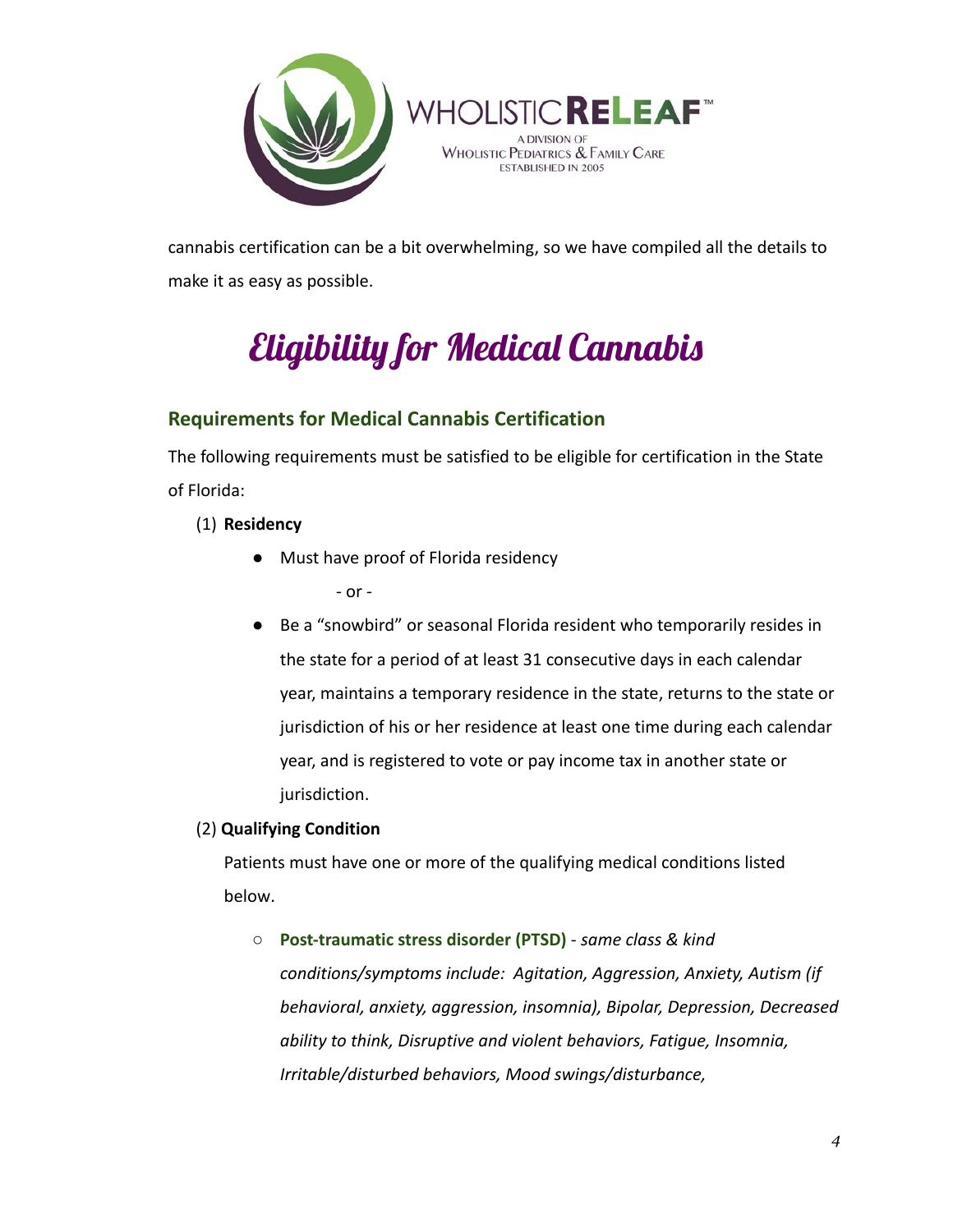

*Obsessive-compulsive symptoms (OCD), Panic attacks, Racing thoughts, Social anxiety, Stress, Tics, Tourette's Syndrome, Tremors*

- **Multiple Sclerosis** *same class & kind conditions/symptoms include: Alopecia Areata, Arthritis, Autoimmune diseases, Autoimmune encephalopathy, Autoimmune hemolytic anemia, Bladder dysfunction, Cerebral Folate Receptor Autoimmunity/Deficiency, Chronic Fatigue Syndrome , Chronic headaches, Chronic itchiness, Connective tissue disorders with various neurological manifestations, Constipation, Decreased cognitive function, Diabetes, Dizziness/vertigo, Ehlers-Danlosm, Fibromyalgia/Myopathic Encephalopathy, Graves Disease, Guillain-Barre Syndrome, Hashimoto's Thyroiditis, Idiopathic thrombocytopenic , Joint inflammation and pain, Juvenile Idiopathic/Rheumatoid arthritis, Lethargy (decreased energy), Lupus, Migraines, Muscle spasms, Muscle weakness, Muscular pain, Musculoskeletal pain, Myasthenia Gravis, Nerve pain, Neuropathic pain, Numbness/tingling, PANDAS/PANS , Pelvic pain, Polyarteritis nodosa, Psoriasis debilitating autoimmune , Rheumatoid Arthritis, Scleroderma/systemic sclerosis, Sjögren's syndrome, Swallowing difficulty, T-cell mediated diseases, Vitiligo*
- **Parkinson's Disease** *same class & kind conditions/symptoms include: Amnesia, Autism (if communication issues), Chorea, Cognition changes, Cognitive impairment, Decreased ability to communicate, Decreased focus and concentration (inattentive, absent-mindedness), Dementia, Difficulty*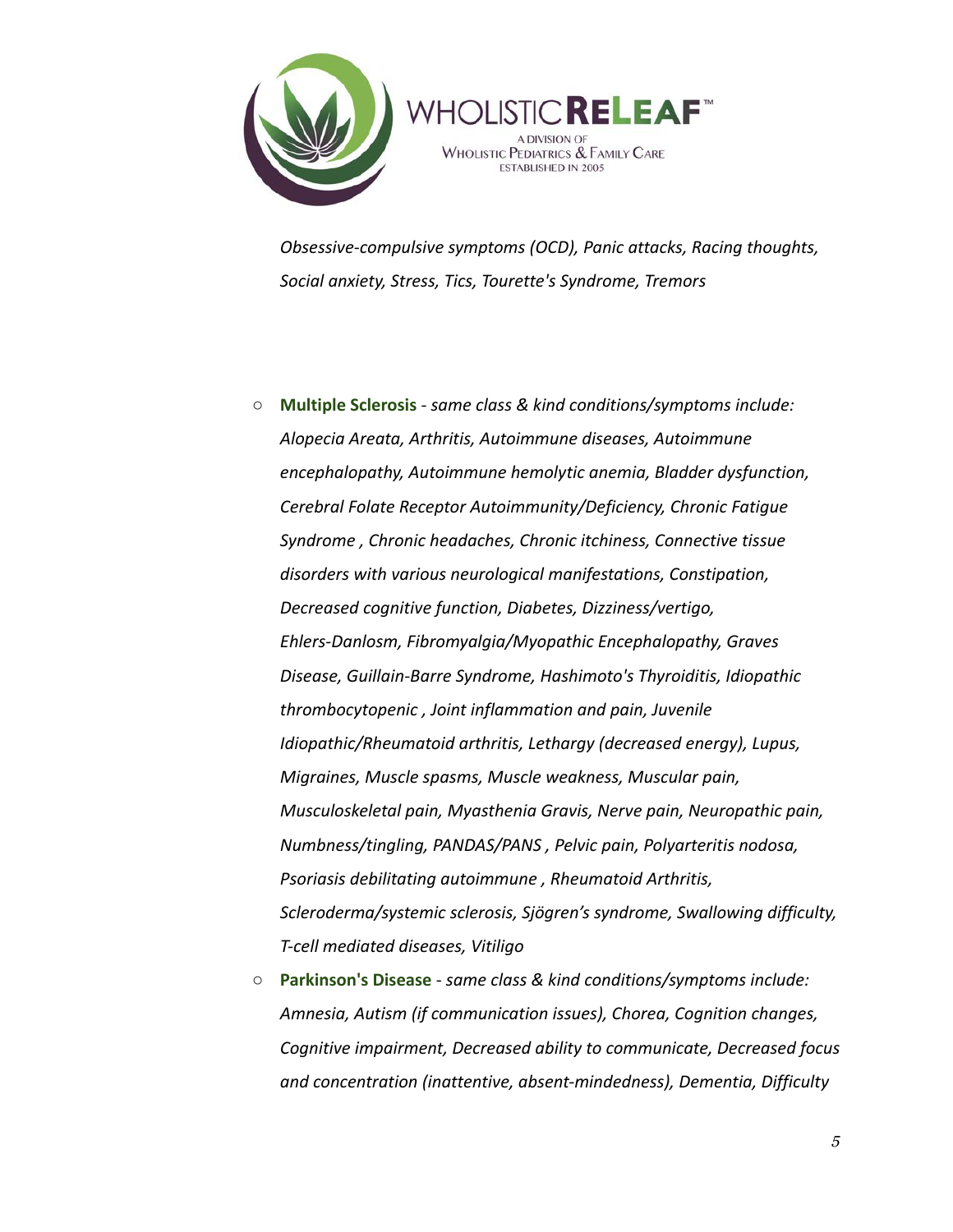



*speaking, Difficulty walking, Dystonia, Huntintgon's Disease, Inattention, Movement disorders, Restless Leg Syndrome, Stiff/rigid muscles, Tardive Diskinesia, Tremors*

- **Crohn's Disease** *same class & kind conditions/symptoms include: Abdominal pain, Celiac, Chronic abdominal pain, Chronic diarrhea, Chronic intestinal inflammation, Chronic fatigue, Cramping, Diverticulitis, Inflammatory bowel disease, Intestinal gas, Irritable Bowel Syndrome, Loose stools, Pancreatitis, Poor appetite, Ulcerative Colitis, Weight loss*
- **HIV/AIDS** *same class & kind conditions/symptoms include: ADD/ADHD (HIV-Associated Neurocognitive Disorder) , Anorexia, Loss of appetite, Chronic nausea, Chronic vomiting, Cognition changes, Chronic fatigue, Deficits in attention, learning, concentration, attention, and focus, Dementia, Eczema, Inattention, Inflammatory and eczematous eruptions, Poor appetite Skin pathology, Weight loss*
- **Amyotrophic Lateral Sclerosis (ALS)** aka "Lou Gehrig's Disease" *same class & kind conditions/symptoms include: Chronic dysphagia, Difficulty swallowing, Decreased ability to communicate*
- **○ Cancer** *same class & kind conditions/symptoms include: Anorexia, Bone pain, Chronic nausea, Chronic vomiting, Lack of appetite, Weight loss*
- **○ Epilepsy** *same class & kind conditions/symptoms include: Seizure disorders*
- **○ Glaucoma** *same class & kind conditions/symptoms include: Chronic eye pain*
- **A Terminal illness** (not diagnosed by Wholistic ReLeaf)
- **Medical Conditions of the Same Class or Kind** as those found in the conditions listed above.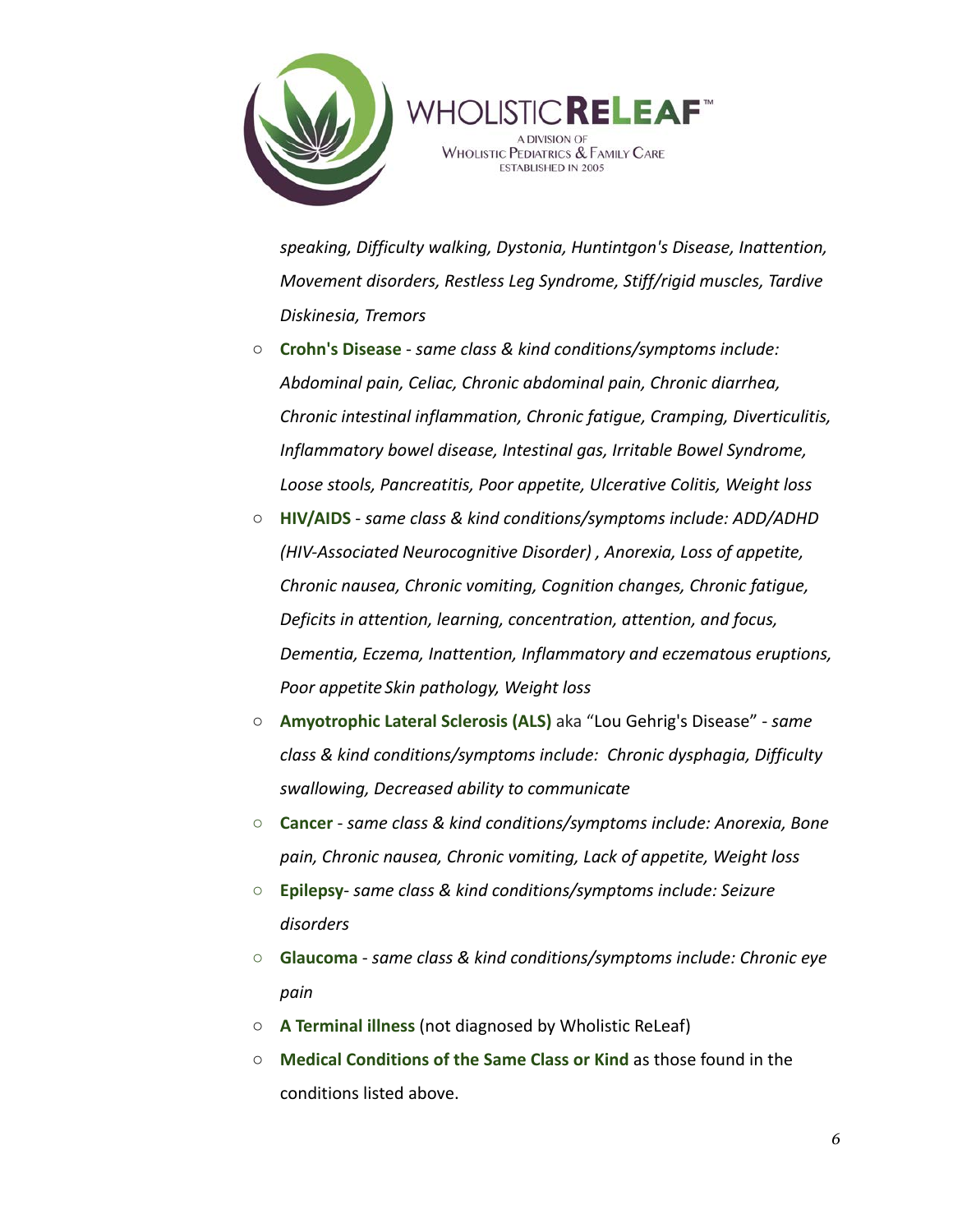



#### **What does "Same Class or Kind" mean?**

Under Florida law, if all other eligibility criteria are met, a qualified physician may certify patients for medical cannabis if they are suffering from symptoms similar to those exhibited in one of the listed conditions. For example, in Post Traumatic Stress Disorder (PTSD), symptoms typically include debilitating anxiety, panic, depression, violent tendencies, or insomnia. A patient suffering from these symptoms could be eligible to be certified even if they did not have a PTSD diagnosis. Likewise, a patient suffering from a similar chronic, debilitating symptoms, such as those commonly seen with Multiple Sclerosis (such as listed above), may be eligible for medical cannabis certification. Additionally, people with ALS and Parkinson's Disease may experience difficulty speaking and comprehending. Many people with autism suffer from similarly debilitating, limited ability to communicate. Thus, people with autism and related disorders may be eligible for certification due to their condition being of the "same class or kind" as those listed above.

#### **Special Circumstances: Pediatrics, Terminal Conditions, & Pregnancy**

#### Pediatric Patients

- *1. Second Letter of Recommendation*
	- Any minor under 18-years-old must have a second physician who concurs in writing that the potential *benefits* of treating the patient with medical cannabis *outweigh the risks* involved. The concurring physician does NOT need to be certified by the State to order medical cannabis, nor does this physician need to formally document a recommendation in their records.
	- Wholistic ReLeaf will coordinate with a second physician who can provide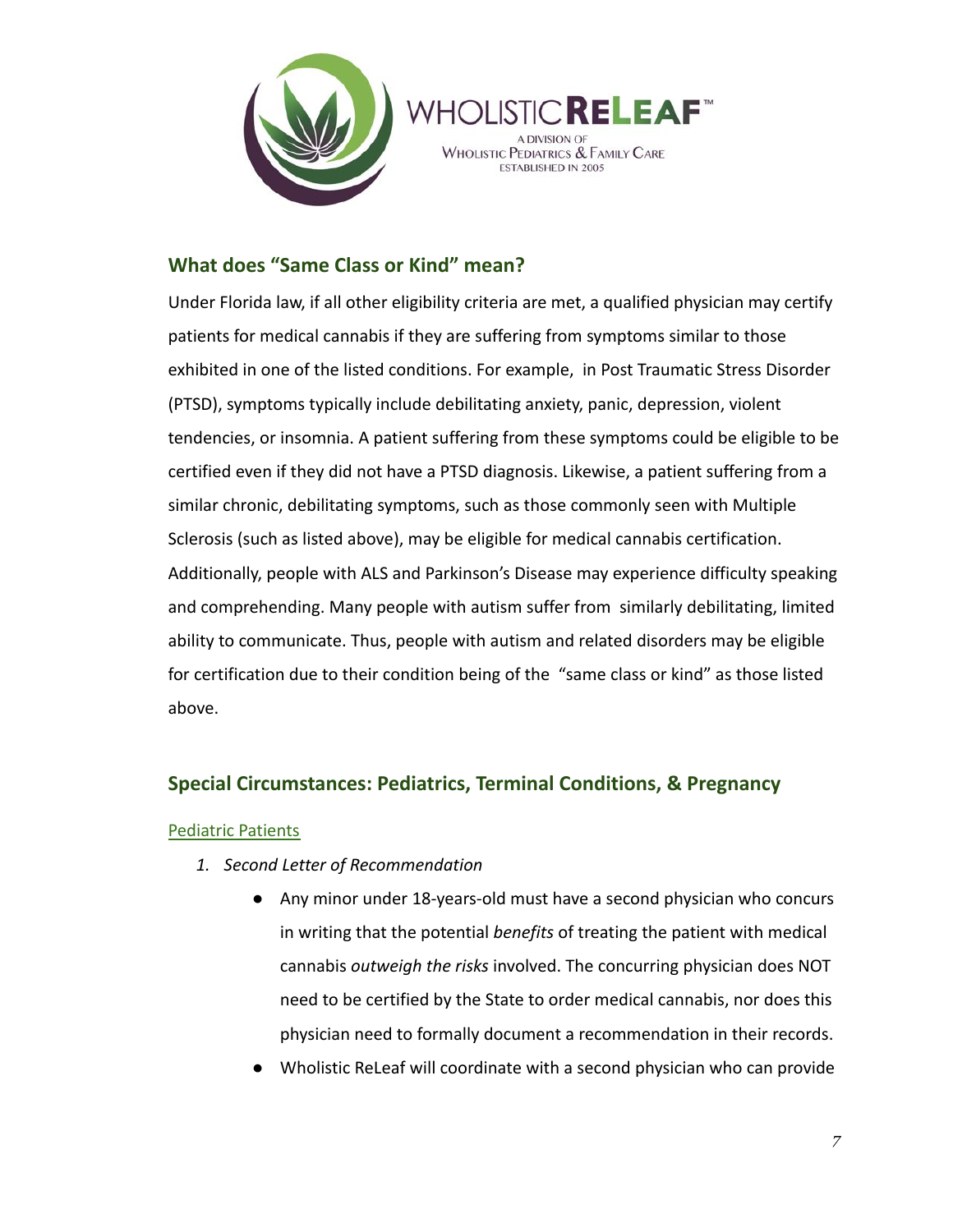

this documentation (for a \$75.00 fee), or the caregiver may provide a second letter of recommendation from a different doctor. The minor is not required to meet in person with the second physician writing the letter.

**WHOLISTICRELEAF<sup>®</sup>** A DIVISION OF **WHOLISTIC PEDIATRICS & FAMILY CARE ESTABLISHED IN 2005** 

- 2. *Caregiver Assigned in State Registry*
	- One OR two parents/legal guardians must be assigned within the State Registry to the certified child.
	- A copy of the minor's birth certificate **OR** current record of registration from a Florida K-12 school must be provided to the State prior to receiving a caregiver card.
	- A caregiver card enables the child's caregiver to obtain (and administer) medical cannabis from a certified Medical Marijuana Treatment Center (aka "dispensary"), on behalf of their child.

#### Terminal Medical Conditions

- The certifying doctor must attest that the patient has a terminal medical condition; however, the certifying doctor cannot make the initial determination.
- Documentation must be provided to Wholistic ReLeaf that states the patient's terminal status. The physician who originally documented the terminal condition does **not** need to recommend the patient be treated with medical cannabis.

#### **Pregnancy**

Patients that are pregnant may only be certified for **low-THC cannabis ("CBD")**.

**Please contact us to discuss specific questions related to the patient's circumstances.**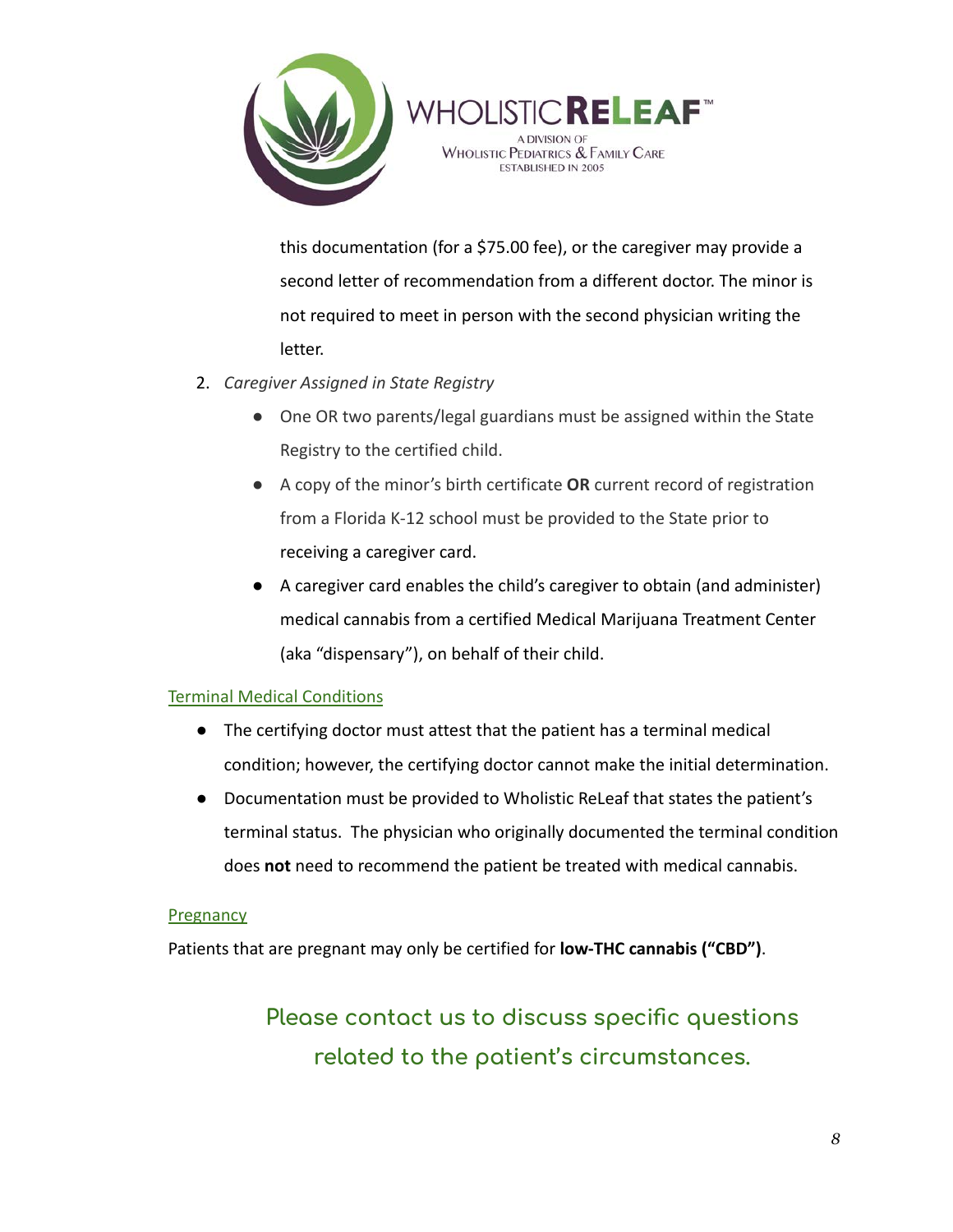



# How to Get Started

### **The Patient Portal**

First, our practice will need basic contact information including a good working email address. This information is entered in our Electronic Medical Record system (also known as the Patient Portal). An invitation will be sent to this email address; please accept this invitation by clicking on the link in the body of the email. Future communication with our staff will take place within the Portal. This ensures a timely, complete, and protected patient medical record. The Patient Portal is where you will fill out all medical forms, which are referred to as "Questionnaires". It is important that Questionnaires are filled out in their entirety and that SUBMIT (upper right corner of the screen) is pressed, otherwise the information may be lost in hyperspace and cannot be relayed to the doctor or needed recipients.

### **What is "Cannabis Certification" and why do I need it?**

The state of Florida legally requires every Medical Marijuana ID card recipient be certified by a qualified physician at least every 7 months. Therefore, an **in-person**, re-certification follow-up appointment is required by law to be completed every 7 months to keep your medical cannabis card valid within the State Registry. What you need before your appointment:

- A valid working email address to use in communications to the State of Florida
- A diagnosis that qualifies for medical cannabis (see above list of conditions)
- Medical documentation of your diagnosis (we can also request records from your other doctors)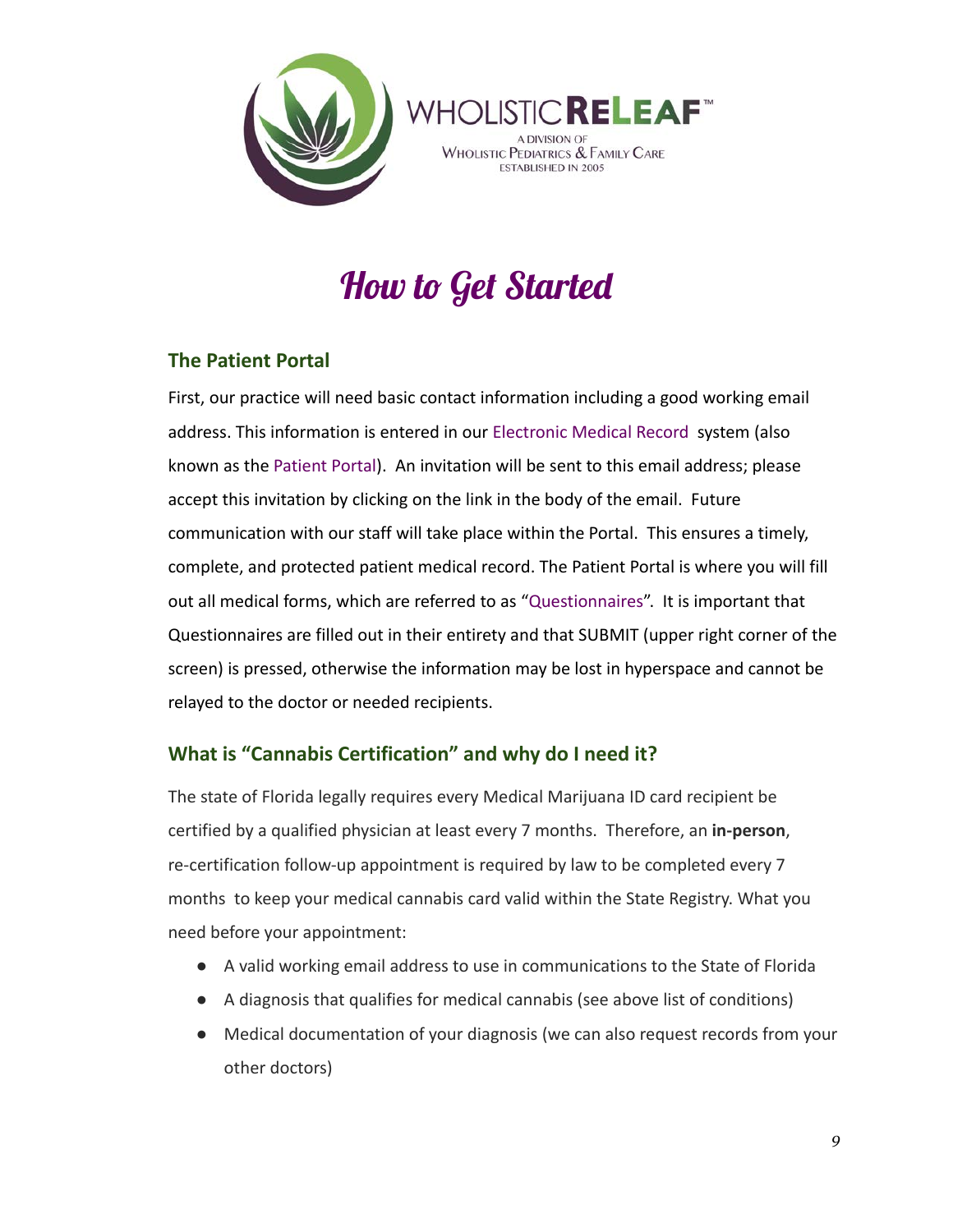

● A form of payment for the certification appointment

## **Florida Medical Marijuana ID Card Application Approval Process**



- The Medical Marijuana Use Registry is an online, restricted access list of persons who are certified for medical cannabis use in the physical boundaries of the State of Florida
- The Office of Medical Marijuana Use (OMMU) and the Florida Department of Health (FDOH) are the governing bodies regulating Medical Marijuana ID card approval.
- Wholistic ReLeaf is not affiliated with the OMMU/the Registry. We are a separate entity from the Registry and do not determine approval for Medical Marijuana ID cards.
	- 1. After your appointment AND we have all necessary paperwork/documentation, Wholistic ReLeaf will enter patients into the State Registry.
	- 2. Patients submit a completed application to the OMMU (online or mailed in). We recommend applying to the State **online** for faster approval. The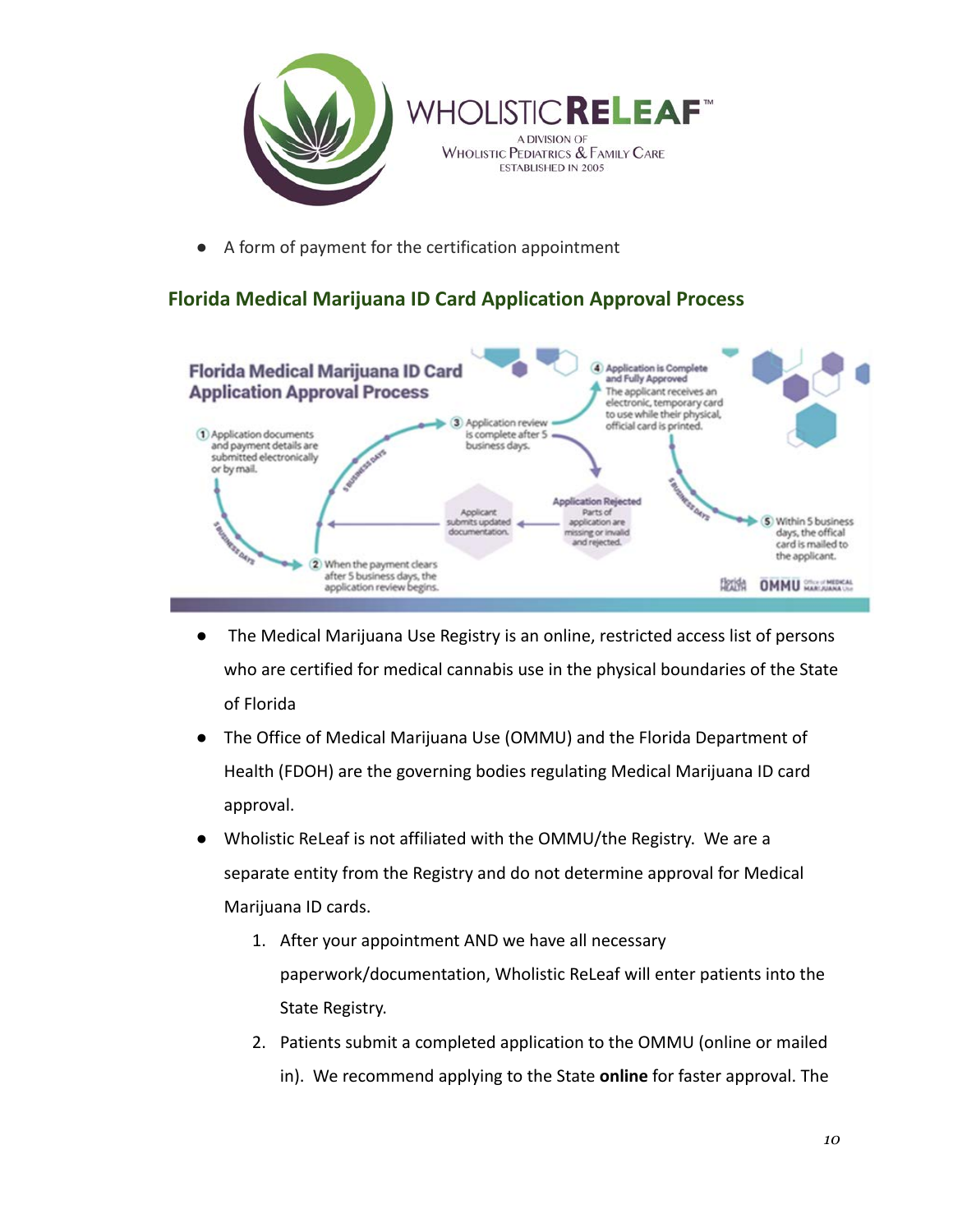



average turnaround time is currently 10 business days.

- The OMMU requires a \$75.00 application fee *per applicant, per year***.**
- **PEDIATRIC PATIENTS: a second application and \$75.00 fee needs to be submitted to the OMMU to get a caregiver ID card, along with the pediatric patient ID card** *YEARLY***.**
- 3. When submitting an application, be sure to carefully submit all documentation required by the Registry. It is not uncommon for people to be denied due to insufficient documents submitted (for residency requirements or proof of birth). The best general rule of thumb for residency requirements is to submit a picture of your current Driver's License/State ID with an accurate home address that matches your application address. This allows your picture to auto populate from your Driver's License, onto the Medical Marijuana ID card application.
- 4. An email will be sent to you from the State, at your email address. If you are approved this email acts as a temporary ID card until the hard-copy printed ID card is mailed.

#### **Purchasing Medical Cannabis**

- After receiving state approval, patient's may then visit, call, or products delivered to one of the state-approved Medical Marijuana Treatment Centers (MMTC), also known as "dispensaries", to purchase products sanctioned by the State of Florida. Our office will inform the patient of approved Florida MMTCs upon notification of Registry approval.
- Our physicians certify patients up to a 70-day supply and up to 2 refills.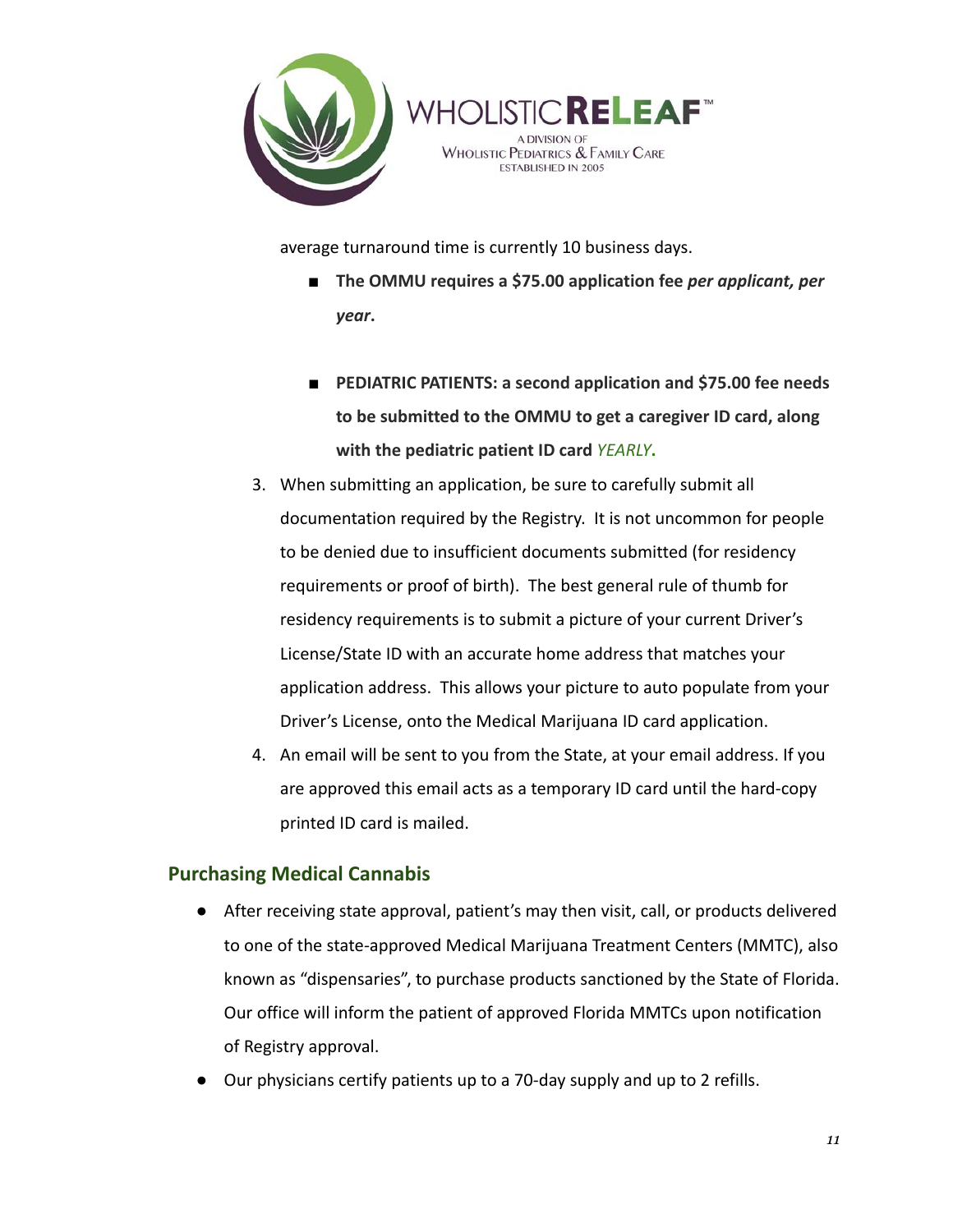



- A certification expires after 210 days/7 months.
- Paper scripts are not used for medical cannabis. Wholistic ReLeaf physician orders will be in the State Registry electronically.

### **Follow-Up Appointments to Stay Active on the Registry**

- To remain active in the OMMU State Registry, Florida law requires each patient be recertified by a physician every 210 days (7 months). An in-office appointment **including a physical exam** is required as part of every recertification follow up appointment, every 210 days (7 months).
- At the conclusion of each certification appointment, Wholistic ReLeaf will schedule your follow up appointment and notify you 1 month prior to your orders expiring in the State Registry.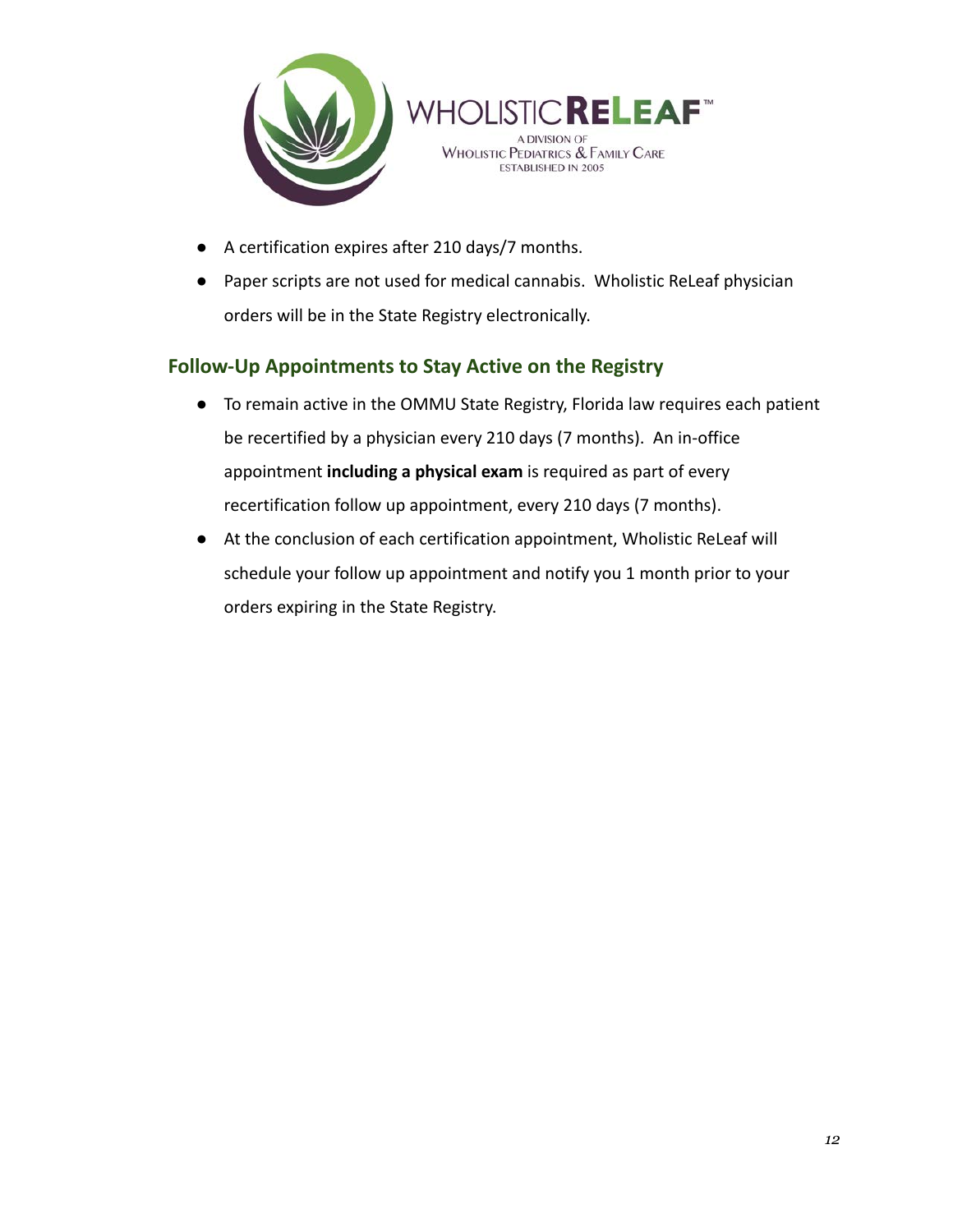



# **Treatments**

*Medical cannabis dosage is derived from two naturally-occurring compounds*:

### **1. Low-THC (also referred to as Cannabidiol or CBD) Medical Cannabis**

The active ingredient of low-THC medical cannabis is cannabidiol (CBD). This treatment does not cause the euphoric effects typically attributed to cannabis consumption. CBD appears to be non-toxic to humans; though some mild side effects have been reported, including increased sleepiness, fatigue, diarrhea, and change in appetite.

### **2. Medical Cannabis (Higher doses of THC)**

THC is the ingredient that causes the euphoric/psychoactive effects of cannabis. Dosages needed to provide relief will vary from person to person, and with this, so can the euphoric effect. CBD works synergistically with the THC, and also can decrease the euphoric effects of THC. This allows for higher doses of THC to be used by lowering the side-effects of the THC.

### **3. "Ratio" containing products**

These products have both CBD and THC in various ratios for people who prefer a combination product. We recommend first starting CBD and THC separately, and then changing to a Ratio product if one works well for the patient.

Medical Marijuana Treatment Center(MMTC) approach to classifying and describing cannabis products…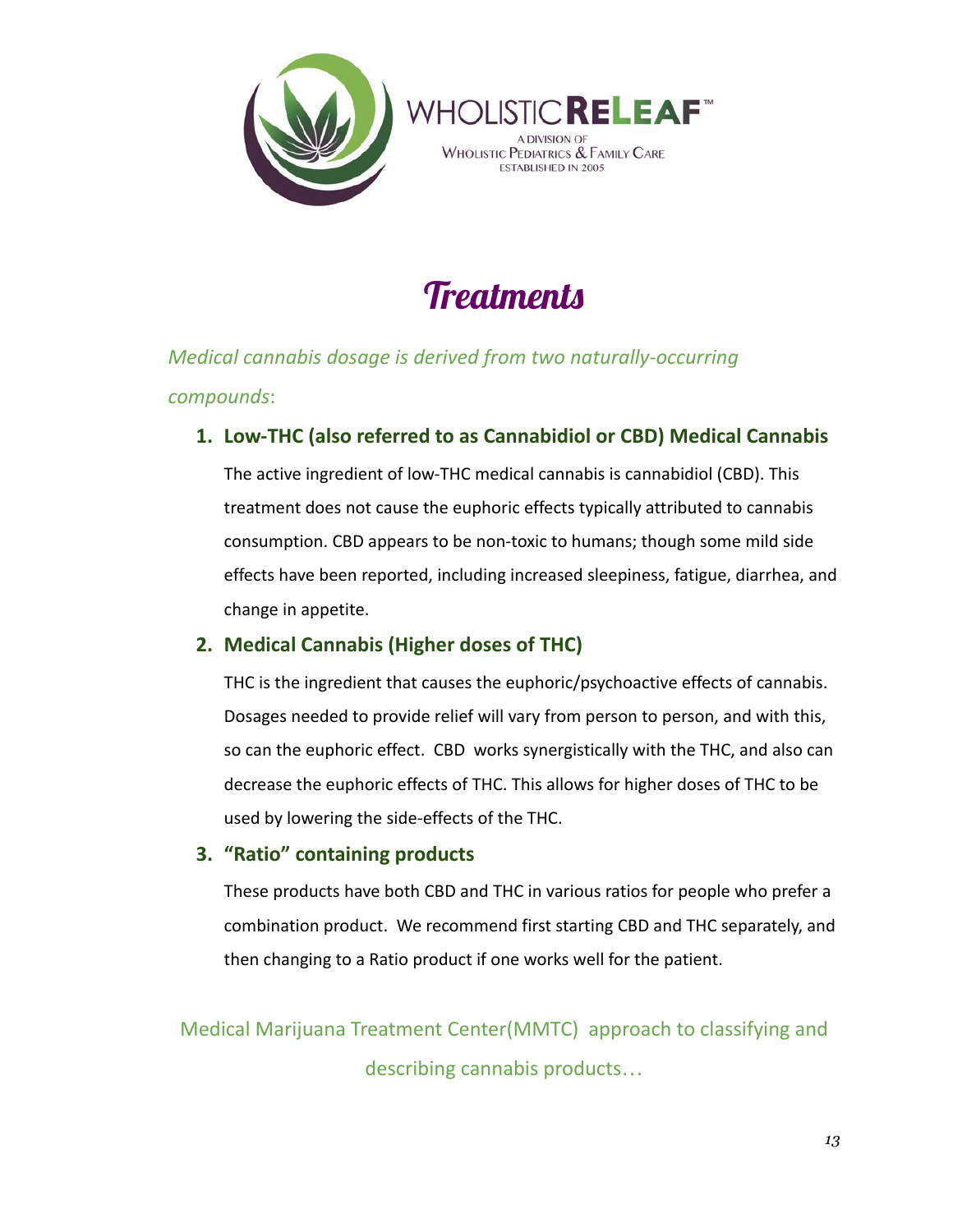



#### **Strains which include Sativas, Indicas, or Hybrids**

Because patients react differently to the various THC-containing plants, some MMTCs differentiate their products based on whether it is derived from a sativa, indica, or hybrid plant . This is an area of controversy and some experts feel that these categories are outdated. However, sativas are thought to be generally uplifting and energetic, indicas are typically relaxing and sedating, while hybrids are somewhere in-between. However, just like other medications, people may react differently to different strains and what works for one person can work differently for others. This is just a general rule of thumb. To further distinguish the various products the plant types are classified by name. This is also known as the "strain", and they all have their own lineage, much like a family tree. As more plants are bred/cross-bred, new strains may come about with other medicinal benefits.

#### **Routes of Administration**

- **●** Cannabis derivatives may be available in vapor, capsules, tinctures, oils, topical, intranasal, transdermal, suppository, and smokable (plant flower) forms.
- The active ingredients of medical cannabis may NOT be injected into the body.
- **●** Availability and product forms may differ at different MMTCs.
- **●** The maximum dose authorized and route of administration allowable will be determined by physician order.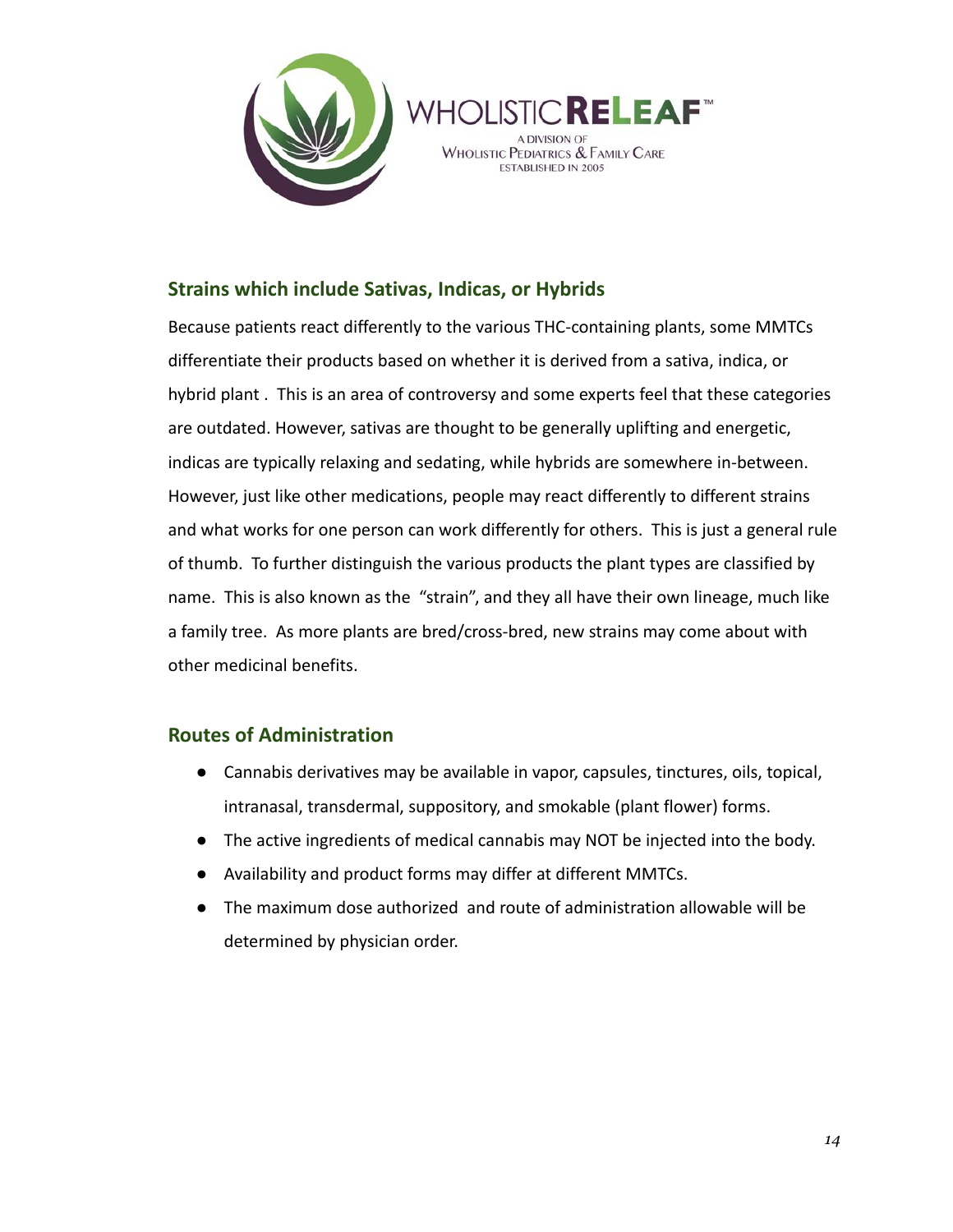



# Fee Structure

● Initial visit (Cannabis med management and education, if needed)

### **\$250**

● Follow-up visits\*\*\*Required every 7 months\*\*\*

#### **\$150**

● Medical cannabis management with physician between follow-up visits (In-office or telemedicine)

**\$150**

● Second Letter of Recommendation for pediatric patients

**\$75**

● Smokable cannabis flower option added to orders

**\$25** per certification

### **Other Costs/Fees:**

● Medical Marijuana ID card application fee as determined by the OMMU Registry (paid to the State of Florida, not to Wholistic ReLeaf)\*\*\*Paid per card, per year, including caregiver cards\*\*\*

**\$75**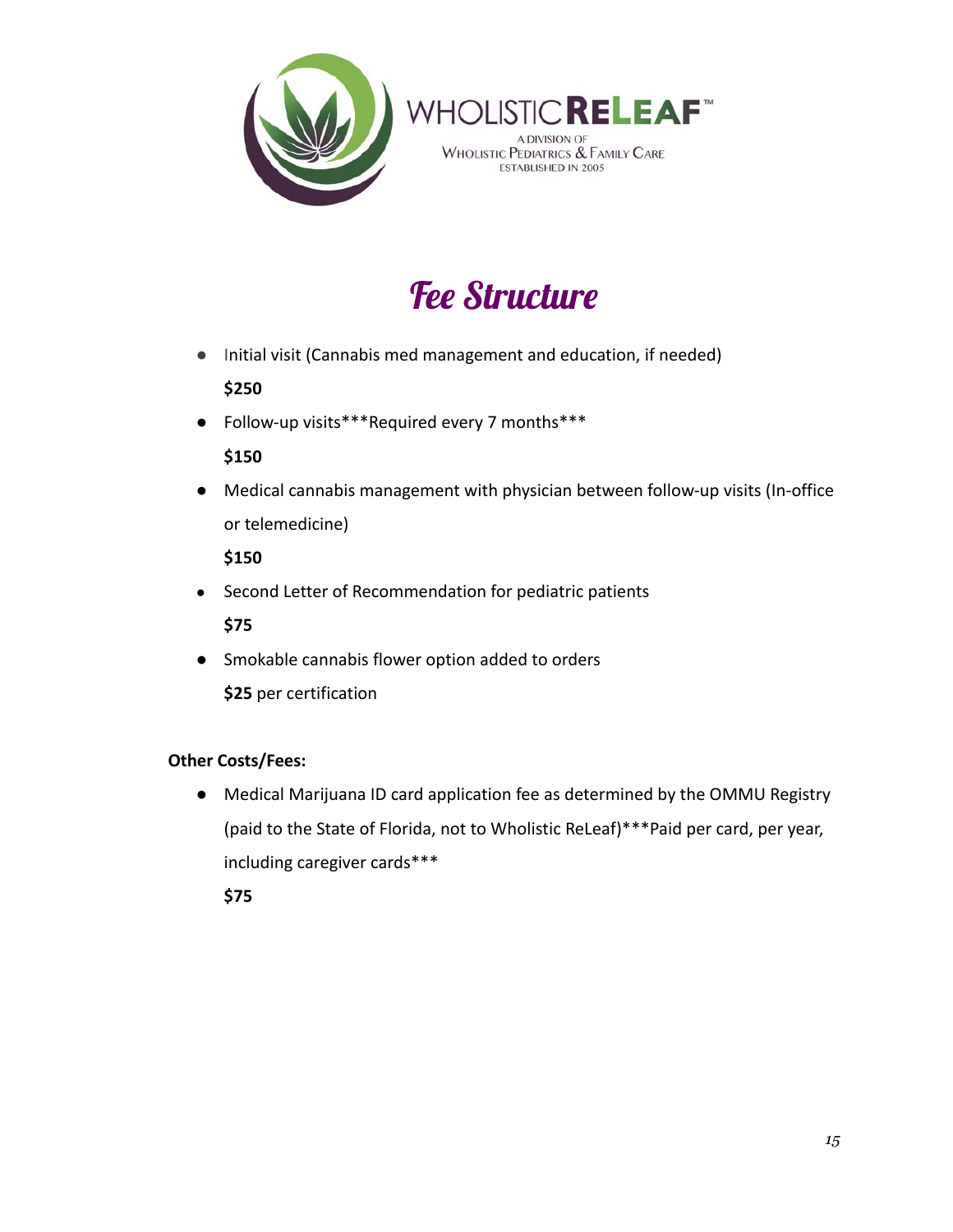



# Frequently Asked Questions

#### **What treatment can I receive?**

Low-THC (CBD) and THC- containing medical cannabis products are available in a variety of different forms such as vaporized, capsules, oral liquids, transdermal creams/gels/ patches, suppositories, and smokable/cannabis flower forms. Routes of administration will vary depending on what is ordered by Wholistic ReLeaf's certifying physician. Pediatric patients are not permitted smokable forms of cannabis unless they have a documented terminal condition.

#### **What are cannabinoids (CBD)?**

The brain and other nerve cells, as well as other organs, have natural receptors for cannabinoids. Our bodies naturally make certain cannabinoids (called endocannabinoids), which help regulate pain-sensation, memory, stress response, social behavior, mood, immune function, sleep, and appetite. Some patients may benefit more from one type of cannabis treatment, while others best respond to a combination of treatments, that vary based on ratio or time of use throughout the day. To learn more about cannabinoids, please visit:

- Pr[oject CBD](https://www.projectcbd.org/how-cbd-works) provides a good explanation of how CBD works in the body
- R[ealm of Caring](https://www.theroc.us/research) maintains the most current CBD research.

#### **How does cannabis interact with other medicines?**

Because cannabinoids are metabolized by the cytochrome P450 system in the liver, they may change the effects of certain seizure medications, such as valproate and clobazam. Some seizure medications, such as carbamazepine and phenytoin, may also reduce cannabinoid blood levels. If a patient is taking these drugs, the patient may require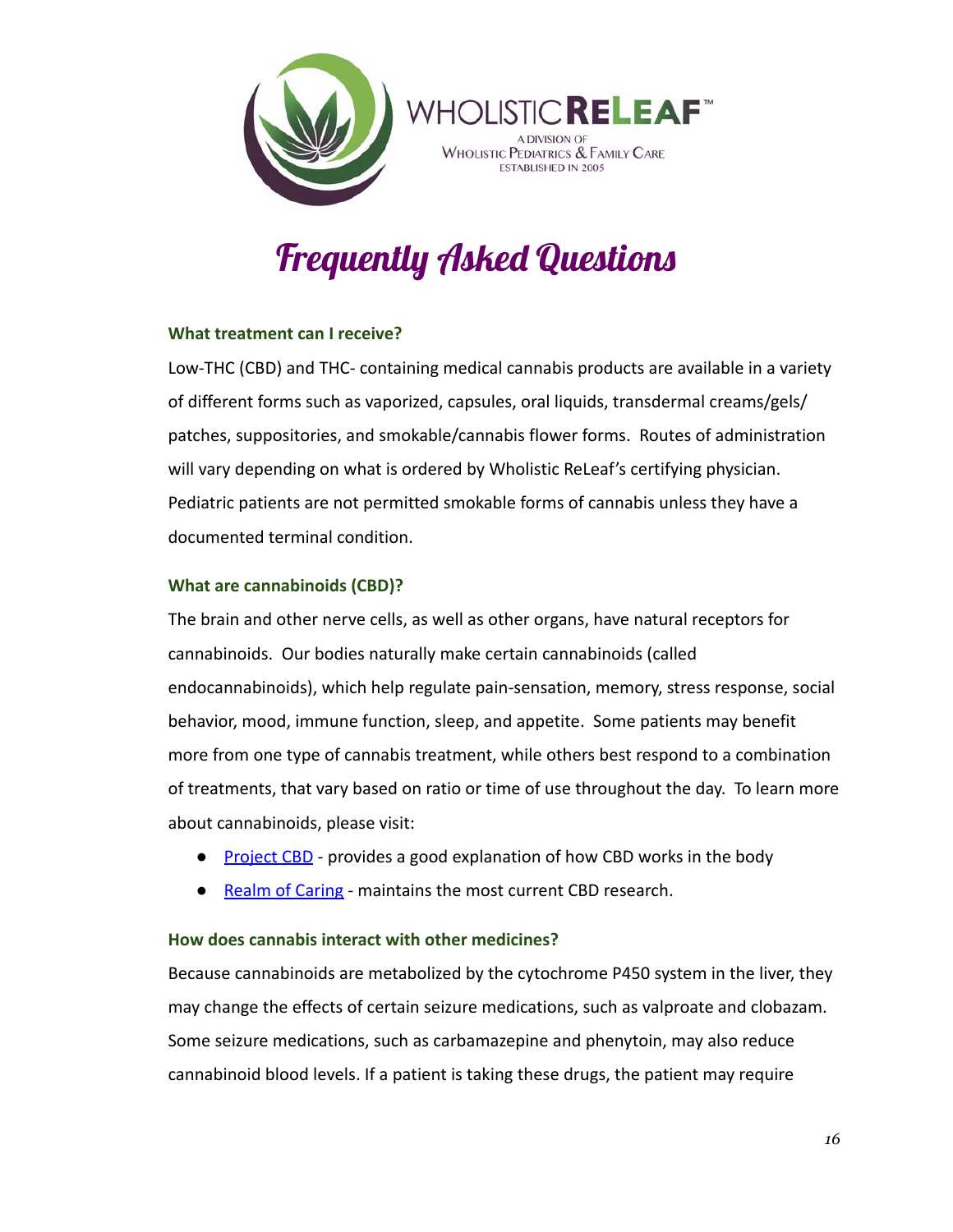



higher doses of cannabinoids. All medications will be cross-checked in a database for known cannabinoids interactions.

#### **What is involved in a certification appointment?**

- A full assessment of the patient's medical history
- A physical examination
- Confirmation of a previous diagnosis or a qualifying medical condition
- Determination that the medical use of cannabis would likely outweigh the potential health risks for the patient
- Documentation as to whether the patient is pregnant
- A review of the patient's controlled drug prescription history in the prescription drug monitoring program database (EFORSCE)
- A review of the Medical Marijuana Use Registry to confirm the patient does not have an active physician certification from another qualified physician
- Obtaining voluntary and informed written consent from the patient

#### **What are physicians' requirements for certifying patients for medical cannabis?**

Florida-licensed physicians who have successfully completed a 2-hour medical education course on medical cannabis and passed the examination may certify patients to receive medical cannabis. This is explained further on the Florida Department of Health's website.

#### **Do Wholistic ReLeaf doctors diagnose any qualifying conditions?**

A patient must have a valid pre-existing medical condition to make an initial appointment with our practice.

#### **How do I prove that I have a qualifying condition?**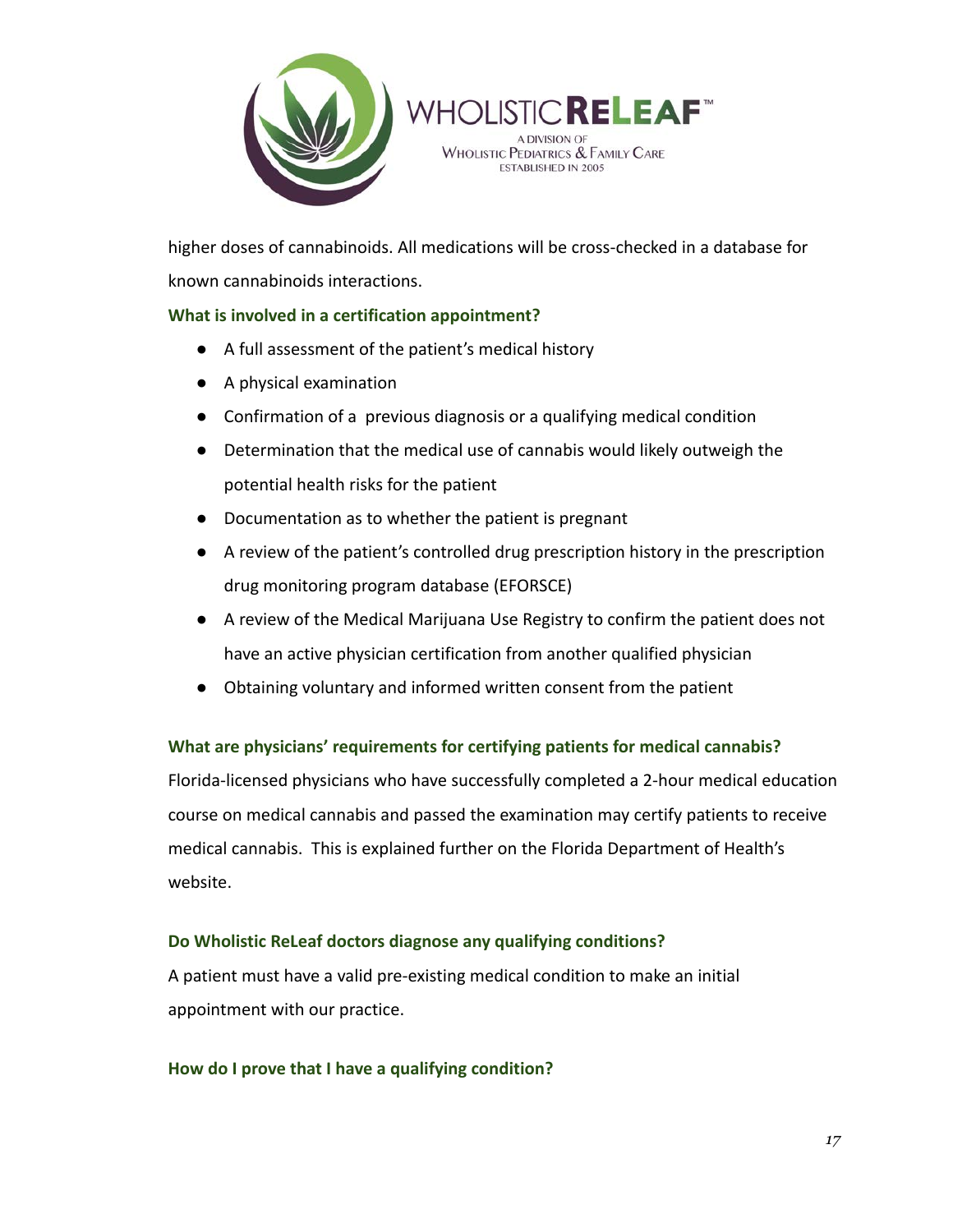



Please provide medical records stating the qualifying medical condition as previously documented by the patient's healthcare, therapist, or mental health provider. Current patients of Wholistic Pediatrics and Family Care (WPFC) may have sufficient documentation in their medical records to verify a qualifying condition. This will be

determined on a case-by-case basis by our medical team. Please reach out to our staff for clarification if needed.

# **Does Wholistic ReLeaf provide after-hours, emergency care, medication management, or any other medical services unrelated to cannabis, for its patients?**

No. For any additional medical care/advice, the patient's primary care physician or specialist (e.g., neurologist or oncologist) should be contacted. Full medical care including check-ups, after hours and urgent calls, nutritional evaluations, and biomedical treatments are available at Wholistic Pediatrics and Family Care. Please call 813-960-3415 for further information.

# **Will a physician at Wholistic ReLeaf serve as the second "confirming" physician for pediatric second letters of recommendation?**

Yes, for a \$75 fee. The patient does not need to be a current patient with Wholistic ReLeaf. The patient will need to be registered in our electronic patient portal and release medical relevant medical information to Wholistic ReLeaf.

# **What if my child needs a second physician letter and his pediatrician is unable to write one?**

We have another physician on staff who can provide a second letter of recommendation. The cost is \$75.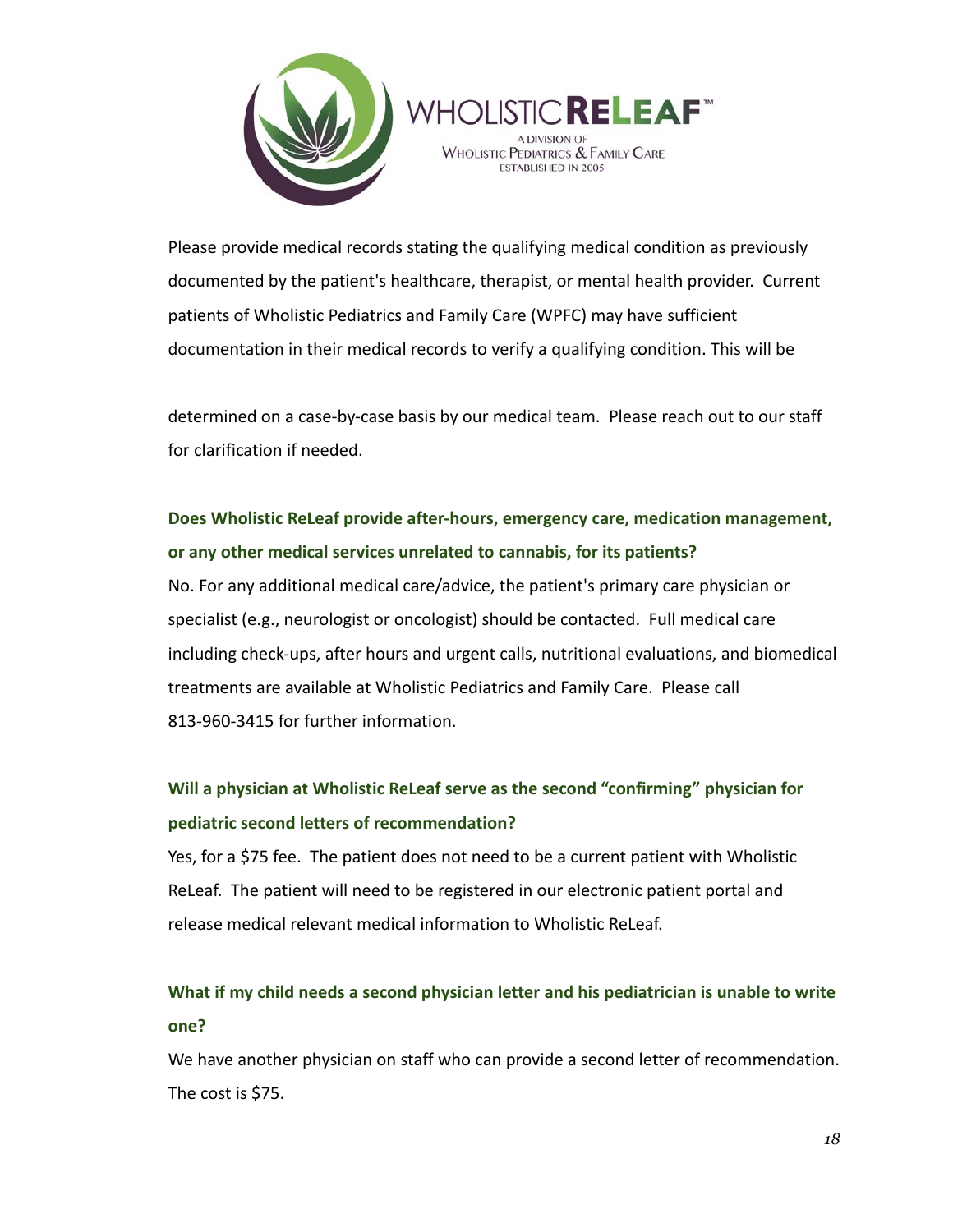



#### **Where do I purchase cannabis once I am approved by the State?**

ONLY from licensed Medical Marijuana Treatment Centers (MMTCs) - also known as "dispensaries." Each MMTC is allowed to sell anywhere in the state, and offer carry unique products. A patient can purchase products at any physical location *or* request home delivery via phone or internet orders. Individual cities are allowed to restrict Centers from opening physical locations within their borders but they are not allowed to prohibit delivery into their cities.

#### **How safe are the products that will be available?**

All products must be tested for purity and accuracy relative to the amount listed on the package label. Additionally, they should be labeled appropriately to make it easy to differentiate between different products and where they came from. Only purchase cannabis products from Medical Marijuana Treatment Centers (MMTCs) that clearly mark their products.

# **Are insurance companies required to cover the costs associated with medical cannabis therapy?**

No, insurance companies are not required to pay/reimburse for medical cannabis or certification appointments.

#### **Do I have the legal right to use the medical cannabis while out of state?**

No, Florida Medical Marijuana ID card holders are not protected under law, if they were to transport medical cannabis across state lines or use it in other states.

**Is my employer obligated to allow the use of medical cannabis products in the workplace?**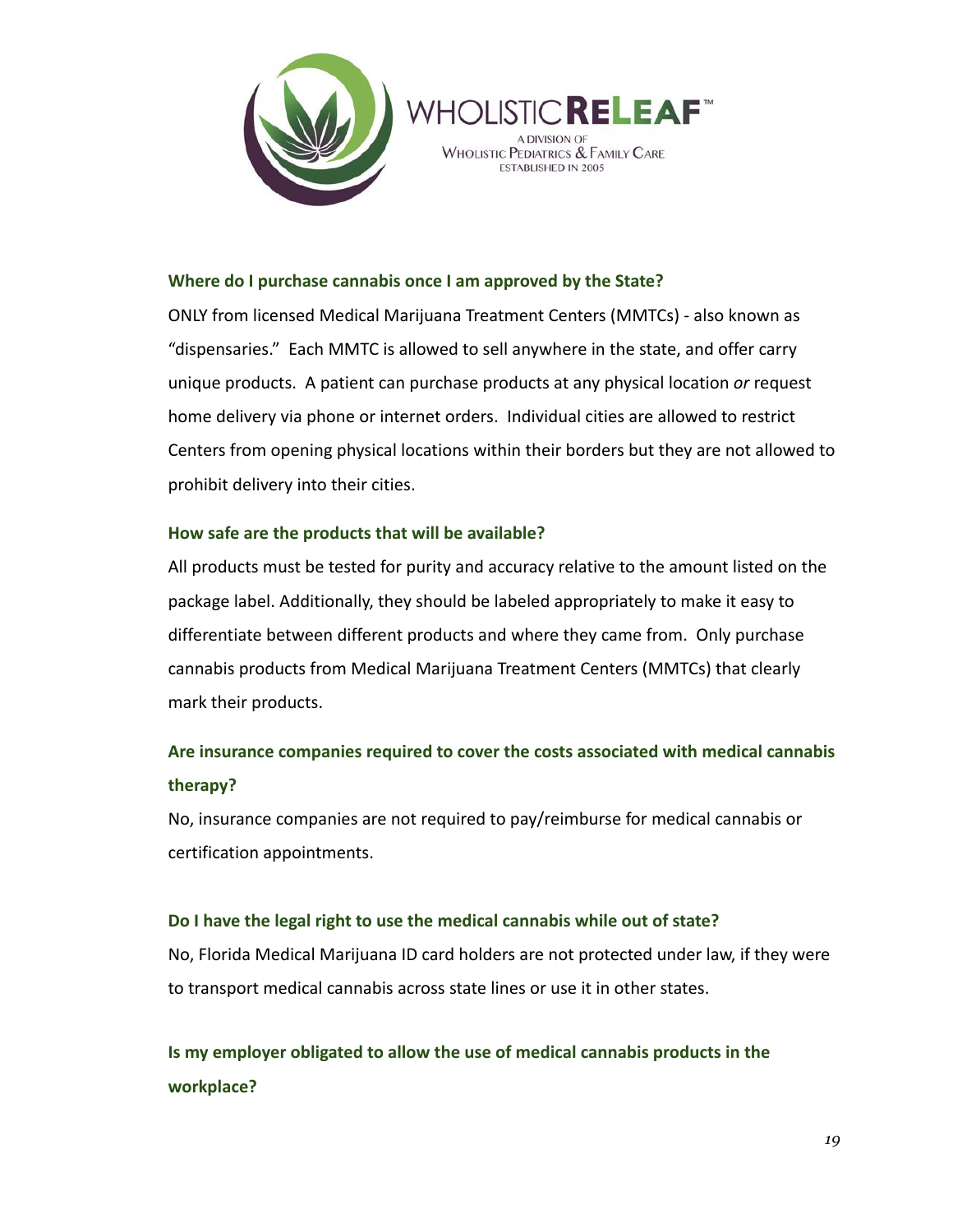



No, to the contrary, Florida law prohibits the use of medical cannabis at the patient's workplace. The Americans with Disabilities Act does not require employers to allow medical cannabis use as an accommodation for a patient's disability.

#### **What are Florida's medical cannabis laws?**

The State of Florida strictly regulates medical cannabis. To maintain compliance with all applicable state laws, we will occasionally be required to update our policies. If such changes occur, we will make all reasonable efforts to keep our patients and families up-to-date and in compliance with all applicable laws. To learn more, please visit <https://knowthefactsmmj.com/rules-and-regulations/>

\*Some excerpts provided by the Florida Medical Association's "Florida Physician's Low-THC" Continuing Medical Education Course, *released 7/15/16*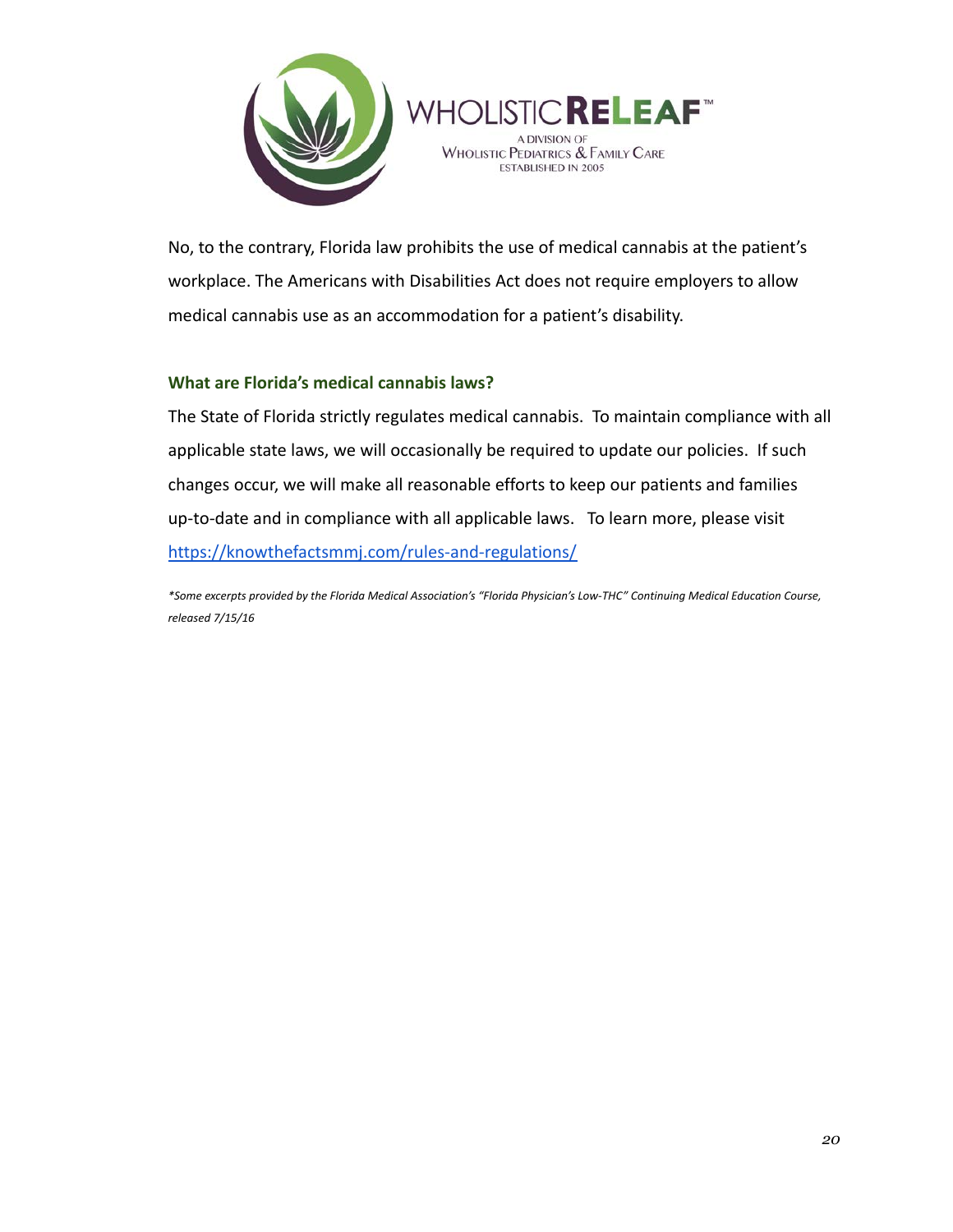



# Helpful Resources

- Florida Department of Health Office of Medical Marijuana Use (OMMU) <http://knowthefactsmmj.com/>
- Help with Applying for your Medical Marijuana ID card <https://knowthefactsmmj.com/patients/cards/#apply>
- Wholistic ReLeaf Patient Portal <https://charmphr.com>
- Florida Laws and Statutes regarding medical cannabis [http://www.leg.state.fl.us/statutes/index.cfm?App\\_mode=Display\\_Statute&URL=](http://www.leg.state.fl.us/statutes/index.cfm?App_mode=Display_Statute&URL=0300-0399/0381/Sections/0381.986.html) [0300-0399/0381/Sections/0381.986.html](http://www.leg.state.fl.us/statutes/index.cfm?App_mode=Display_Statute&URL=0300-0399/0381/Sections/0381.986.html)
- Realm of Caring a foundation dedicated to research, education, and advocacy for cannabis [www.theroc.us](http://www.theroc.us/)
- Leafly a resource providing information about various strains and treatment forms of medical cannabis, including patient reviews and Medical Cannabis Treatment Centers: [www.leafly.com](http://www.leafly.com)
- Leaf Science a good general resource for all things medical-cannabis related, with information that helps people *weigh the risks and benefits of treatment*: [www.leafscience.com](http://www.leafscience.com/)
- Wholistic Pediatrics & Family Care Dr. Berger's primary care/consulting practice [www.wholisticfamilycare.com](http://www.wholisticfamilycare.com/)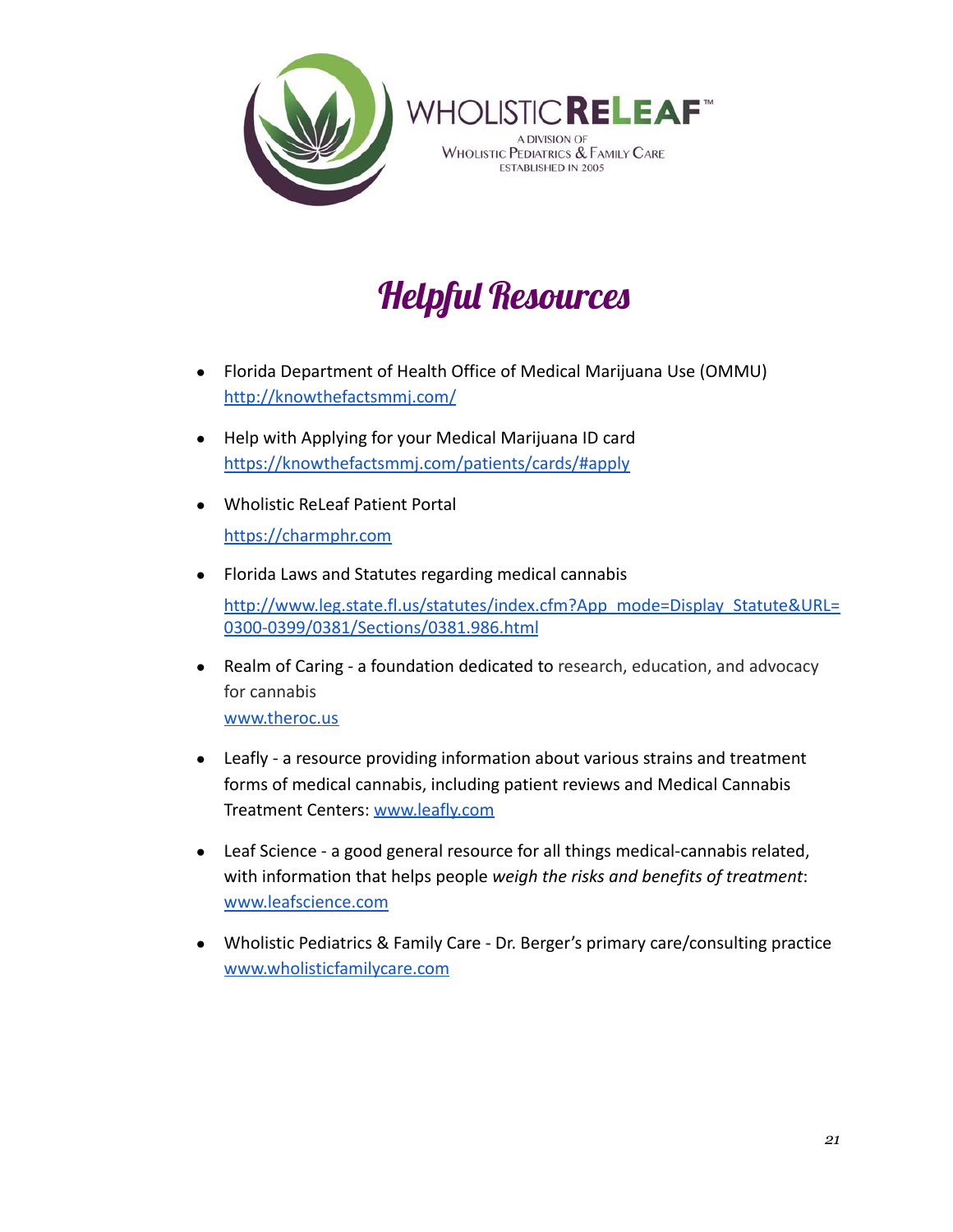



#### **Telemedicine**

Under Florida law, "telemedicine" means the practice of medicine by a licensed Florida physician or physician assistant where patient care, treatment, or services are provided through the use of medical information exchanged from one site to another via electronic communications. Telemedicine does not include health care services provided solely through an audio only telephone, email messages, text messages, facsimile transmission, U.S. Mail, and/or other parcel service.

Telemedicine is not permitted for cannabis certifying consultations. A patient must be seen in the office to be certified. However, additional medical cannabis treatment management may be needed in between certification consultations. For these non-certification appointments we offer the convenience of telemedicine.

Florida telemedicine law requires visual interaction between the physician and the patient. Wholistic ReLeaf utilizes the HIPAA-compliant video conferencing software, *Zoom*, which is similar to Skype, FaceTime, or Google Hangouts. The standard of care remains the same regardless of whether a Florida licensed physician provides health care services in-person or by telemedicine.

Governing Florida Rule 64B8-9.0141, Standards for Telemedicine Practice, can be found in its entirety at Florida Standards for T[elemedicine Practice](https://www.flrules.org/gateway/ruleno.asp?id=64B8-9.0141).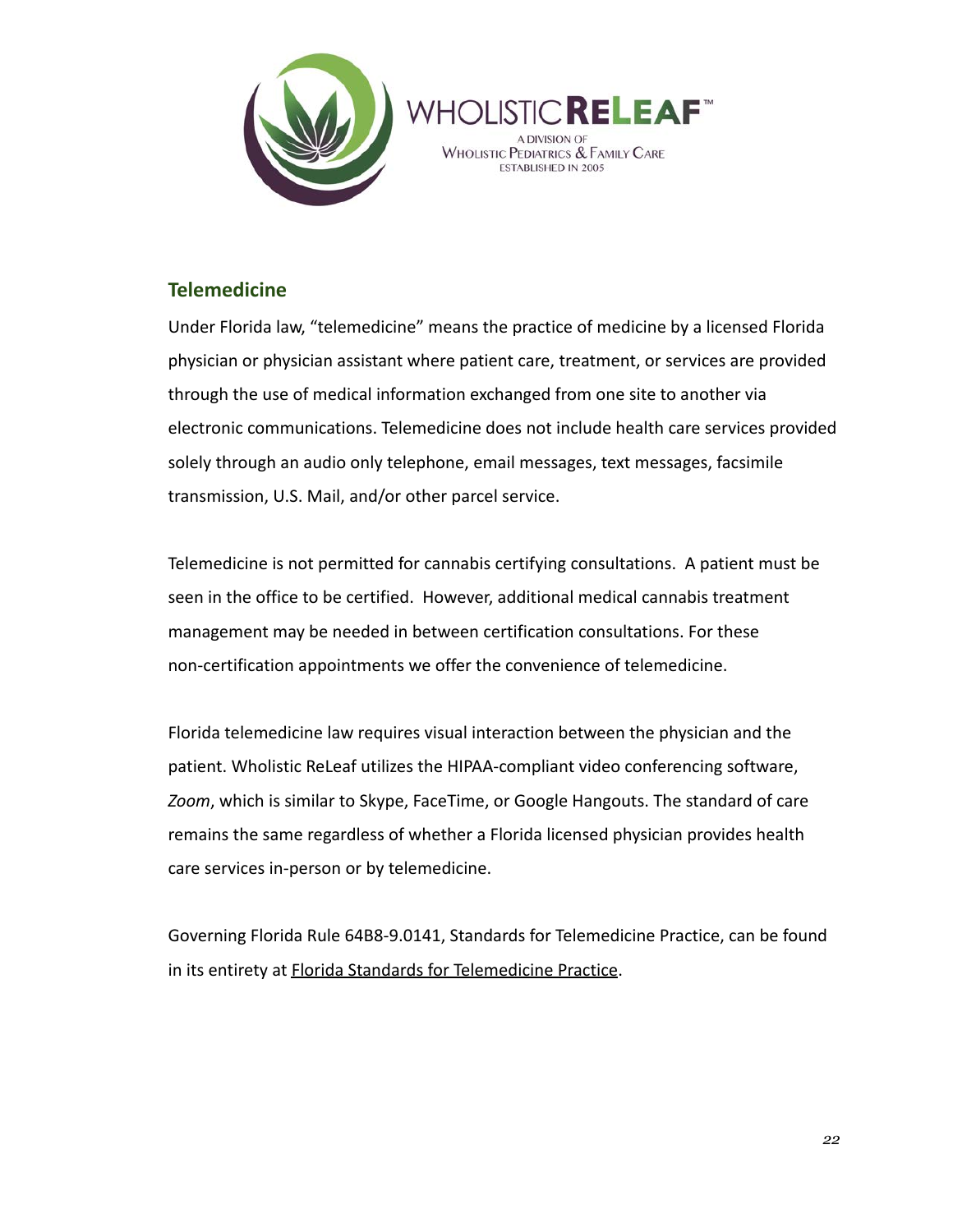

# Meet Our Providers

### **David Berger, MD, FAAP**

Dr. David Berger ("Dr. David"), a Board Certified Pediatrician with over 20 years of experience as a clinician, has developed a national reputation in wholistic pediatric primary care. Dr. David is considered Tampa Bay area's leading authority on medical cannabis for adults and children and is one of the nation's most experienced pediatricians using medical cannabis to help facilitate the treatment of children with chronic conditions.



Dr. David graduated from The Medical College of Pennsylvania in 1994 and completed his pediatric residency at the University of South Florida/Tampa General Hospital where he first began utilizing wholistic therapies . Dr. David has been in private practice since 1997 and in 2005 opened Wholistic Pediatrics & Family Care, his medical practice in Tampa, Florida. In 2010, Dr. David was appointed Assistant Professor at the University of South Florida College of Nursing. In 2016, he launched Wholistic ReLeaf to help qualified patients become certified to use medical cannabis.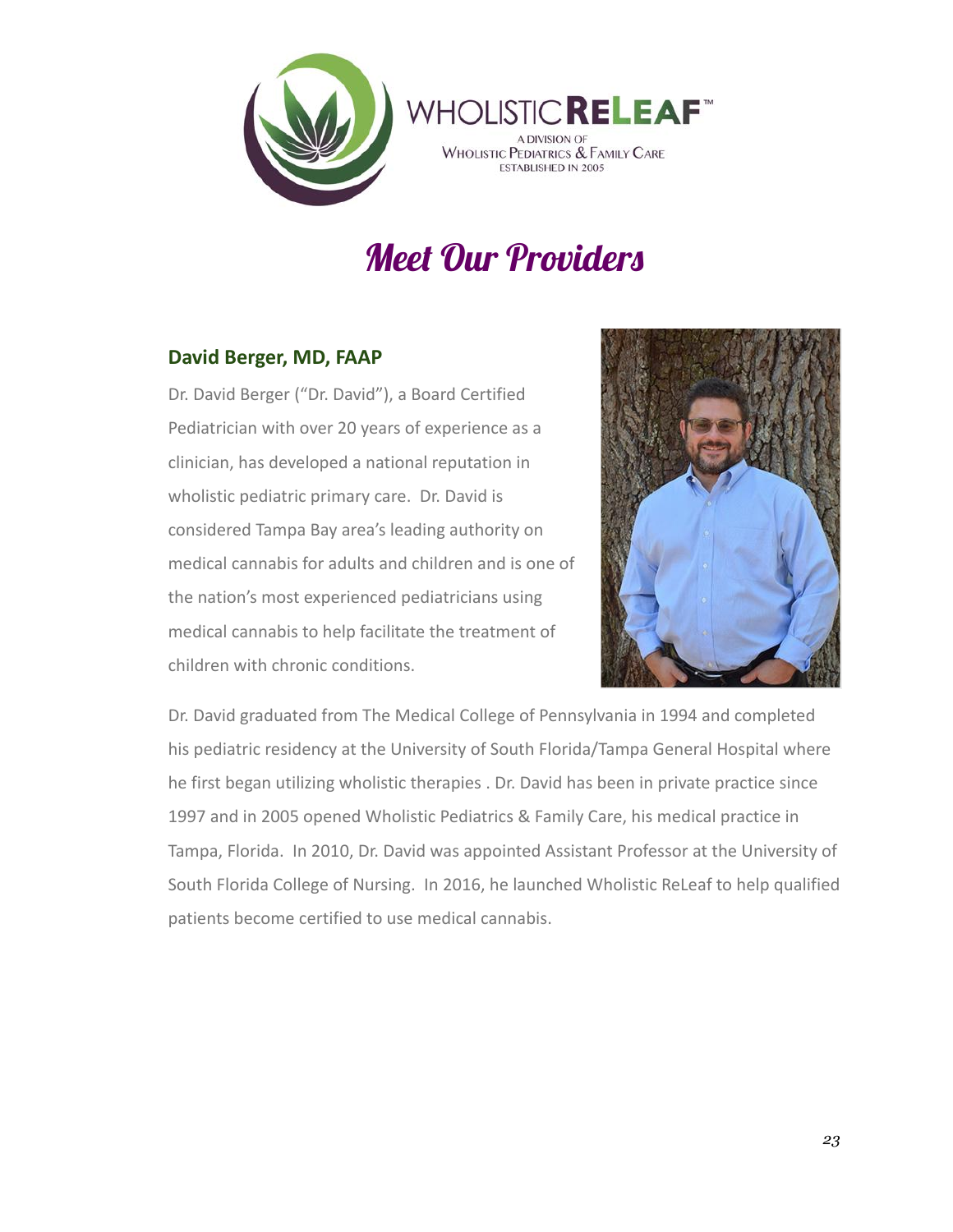



### **Tanya Gold, MD**

Dr. Tanya Gold is board certified in Family Medicine and Holistic Medicine and has

practiced medicine for over 14 years. She received her medical degree from the University of North Carolina at Chapel Hill, and her residency program was completed at the University of Texas Medical Branch at Galveston. She is a certified neuro-linguistic practitioner, registered yoga teacher and certified Laughter Yoga Leader, and certified Laughter Leader. For



fun, she enjoys traveling with her husband and playing with her 2 vocal kitties Bella and Prince. She is a public speaker and published author, and freely admits her addiction to health food stores!